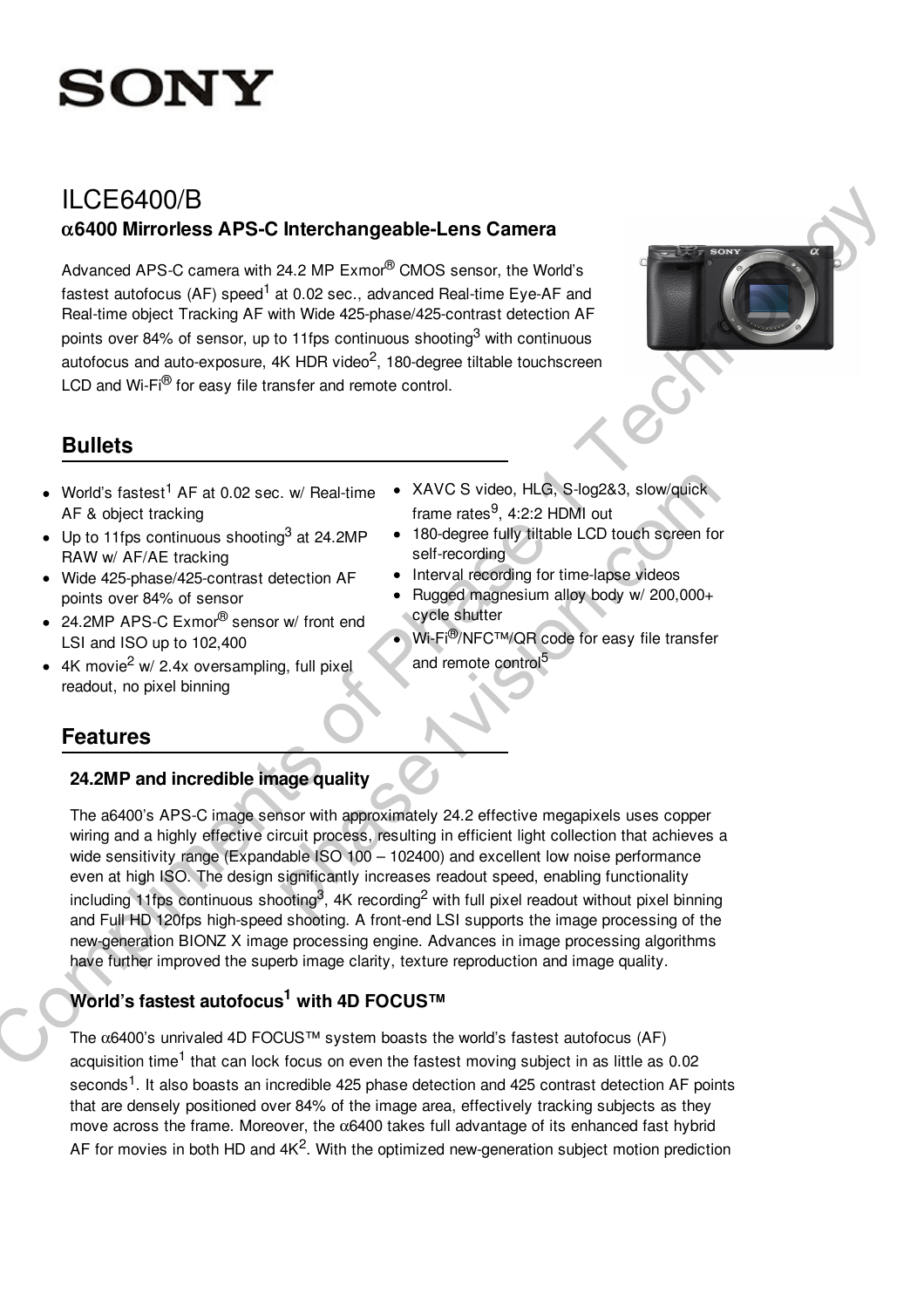# ONY

algorithm from the  $\alpha$ 9. Both AF detection accuracy and tracking performance have been boosted.

## **Advanced Real-time Eye-AF**

Advanced "Real-time Eye AF" employs artificial intelligence to detect and process eye data in real time, resulting in improved accuracy, speed and tracking performance of Eye AF. With a half press of the shutter button, the camera can automatically detect the eyes of the subject and activate Eye AF in all autofocus modes and when in either AF-C or AF-A mode, eye capture is continuously maintained. Additionally, the preferred eye (left or right) of your subject can be selected as the focus point. Choices include Auto/Right Eye/Left Eye, and a Switch Right/Left Eye function is assignable to a custom function as well.

## **Real-time Tracking AF**

"Real-time Tracking" utilizes a special object recognition algorithm that processes color, subject distance (depth), brightness (pattern) as spatial information, plus AI information including face and eye location, ensuring that all subjects can be captured with extreme accuracy and precision. This can be activated by a simple half press of the shutter button, or can be assigned to a custom function as well.

# **Up to 11fps<sup>3</sup> at 24.2MP with AE/AF tracking**

The  $\alpha$ 6400 has been designed to allow for high resolution, continuous shooting at high frame rates. It features a front-end LSI that works with the image sensor, BIONZ X image processing engine and a newly designed shutter mechanism with 'braking feature' to enable continuous shooting at impressive speeds up to 11fps<sup>3</sup> with continuous autofocus and auto-exposure tracking at full 24.2MP resolution while utilizing the mechanical shutter, and up to 8 fps3 with full AF/AE tracking while silent shooting. The  $\alpha$ 6400 can also shoot continuously for up to 116 JPEG and 46 compressed RAW frames<sup>4</sup>, thanks to a large buffer. These shots can be viewed immediately after shooting, even when in high-speed continuous shooting mode. someoned Real-Hims Eye-AF<br>Advanced Real-Hims Eye-AF<br>Advanced Real-Hims Eye-AF<br>Advanced Real-Hims Eye-AF<br>realising increases the distribution of Phase 1 Technology describes the<br>real main results of the subset of the subset speara object recognition and minimal photosses color, subject<br>attern) as spatial information, plus AI information including face<br>at all subjects can be captured with extreme accuracy and<br>ad by a simple half press of the

# **4K movie<sup>2</sup> w/ 2.4x oversampling4, full pixel readout, no pixel binning**

The  $\alpha$ 6400 offers internal 4K (QFHD: 3840 x 2160) recording<sup>2</sup> in Super 35mm format with full pixel readout and no pixel binning at 2.4x oversampling<sup>4</sup> (6K equivalent) for the ultimate 4K footage with exceptional detail and depth. Additional professional video features include; HDR (HLG), S-Gamut3/S-Log3and 3, plus Gamma Display Assist, the ability to record Full HD at 120 fps for up to 5x slow motion HD video<sup>7</sup>, both a mic jack and XLR compatibility via the MI shoe, enhanced Zebra functionality, focus peaking, picture profile settings, as well as Time Code / User Bit, clean HDMI output and much more.

# **Fast Hybrid AF allows smooth focusing for movies**

Effective use of the focal plane phase-detection system makes focusing during movie shooting fast and stable. The upgraded Fast Hybrid AF technology keeps your subject in constant smooth focus no matter the scene. This advanced AF plus touch focus functionality on the 180 degree titlable LCD make it an ideal camera choice for many vloggers and video creators that are regularly creating and uploading content online. Touching the subject that you wish to focus on the screen initiates accurate and smooth continuous focus tracking, while analyzing color,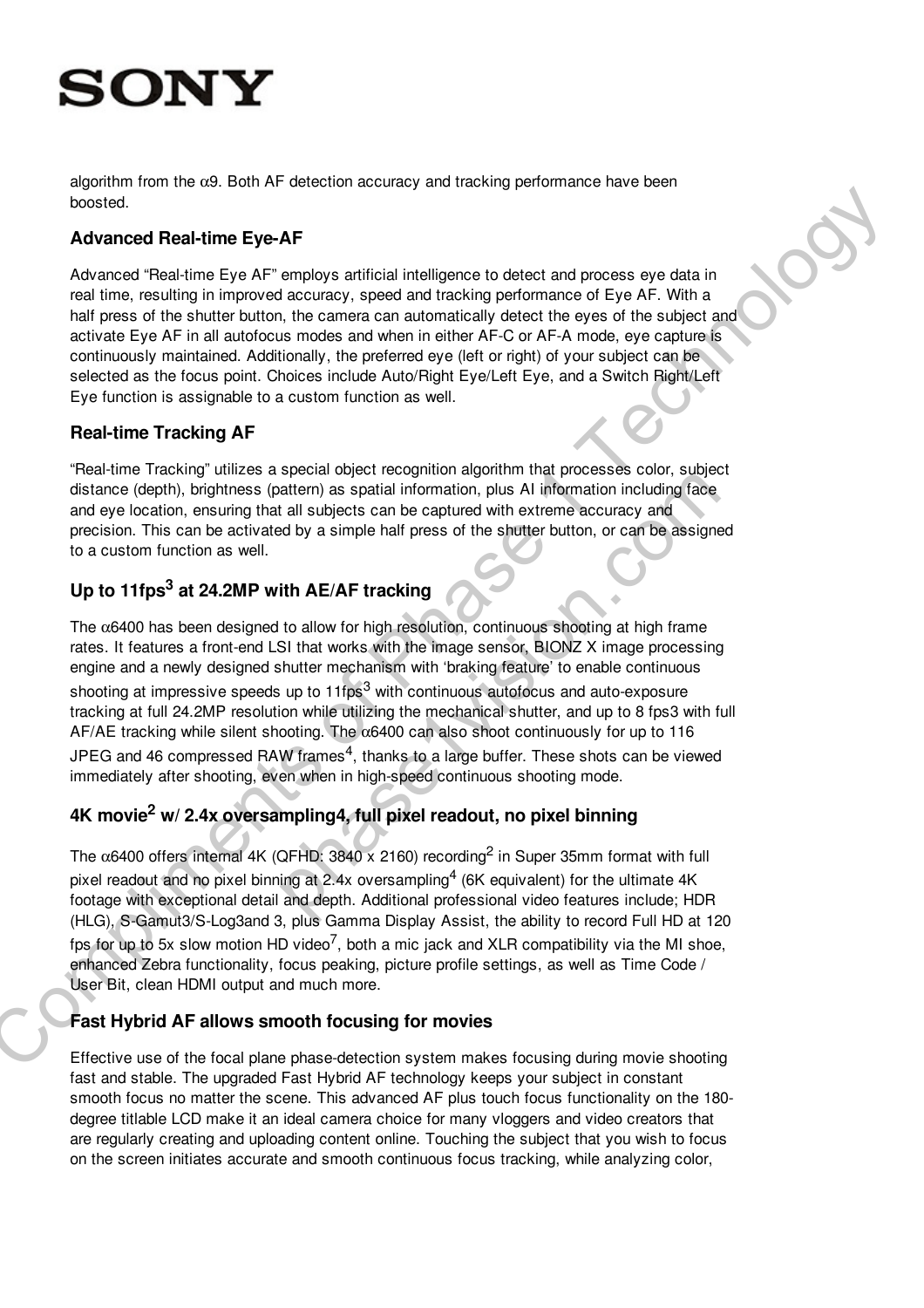brightness pattern, distance (depth) and face information. AF drive speed and AF Tracking Sensitivity are also adjustable to support creative moviemaking.

### **180-degree fully tiltable LCD touch screen for self-recording**

The fully tiltable (180-degree), 3" (3.0-type) LCD flip screen with 921k-dots of high-resolution allows for simple and effective selfie-style shooting for both still image and video capture. Utilizing this capability, vloggers will be able to check and monitor composition throughout their entire creative process. The LCD screen is also equipped with touch functionality, with options for Touch Pad, Touch Focus, Touch Shutter and new Touch Tracking which quickly activates "Real-time Tracking" through the touch screen.

### **A wide variety of touch screen operations**

The LCD offers a wide variety of touch operations enabling intuitive shooting and fast focus operation. The Touch Focus function allows the desired focus point to be specified instantaneously by touching the subject on the monitor. Touch Shutter function instantaneously focuses on the subject touched on the monitor and releases the shutter, so that the desired subject can be captured with one touch. The touchpad function allows smooth focus position adjustment while using the viewfinder. Sliding a finger across the monitor moves the focus area position and can be moved smoothly while looking through the viewfinder. Touch Tracking function, works by touching the subject that you wish to focus on the screen and then halfpressing the shutter button activates Real-time Tracking. When shooting movies, touching the subject initiates tracking that maintains focus on the subject.

## **Interval recording for time-lapse videos**

Time-lapse movies document changes with the passing of time. The a6400 features built-in interval recording, for time-lapse movie creation, that can be set anywhere between 1 and 60 seconds, with a total number up of shots from 1 to 9999. AE tracking sensitivity can be adjusted to "High", "Mid" or "Low" during interval shooting, allowing for reduced changes in exposure over the shooting interval. The still images shot can then be edited into a time-lapse movie on a computer with the Viewer software from the Imaging Edge software suite<sup>5</sup>. A convenient variable-speed preview function is also provided to get an image, on the camera, of how the finished movie will look. Combining with silent shooting means that you need not worry about durability of the mechanical shutter. When interval shooting is carried out over a long period, the camera can use an optional mobile battery or the multi-battery adaptor kit NPA-MQZ1K to supply power (not provided), so shooting outdoors and/or for extended periods is worry-free. Sensitivity are also rejearable to support creative movemating.<br>
19 Geology en this release that the complete that the complete that is a release of the the state of the state of the state of the state of the state of the meanon answ the useral couts plont to be specified<br>in easibject on the monitor. Touch Shutter function instantaneously<br>d on the monitor and releases the shutter, so that the desired<br>me touch. The touchpad function allows s

## **HDR video with LG (Hybrid Log-Gamma)**

HLG (Hybrid Log-Gamma) <sup>6</sup> picture profile that supports an instant HDR workflow. Recorded movies played back on an HDR (HLG) <sup>6</sup> compatible TV, without the need for color grading, will appear true-to-life, with no blocked shadows or blown highlights. The BT.2020 color space is supported, providing a wider color gamut. Four gamma settings are provided (HLG, HLG1, HLG2, HLG3). The HLG setting conforms to ITU-R BT.2100, while The HLG1, HLG2, and HLG3 gamma settings provide wider dynamic range. The balance of dynamic range and noise produced by each setting is different, allowing selection to best match the scene being recorded.

## **S-Log shooting support<sup>7</sup>**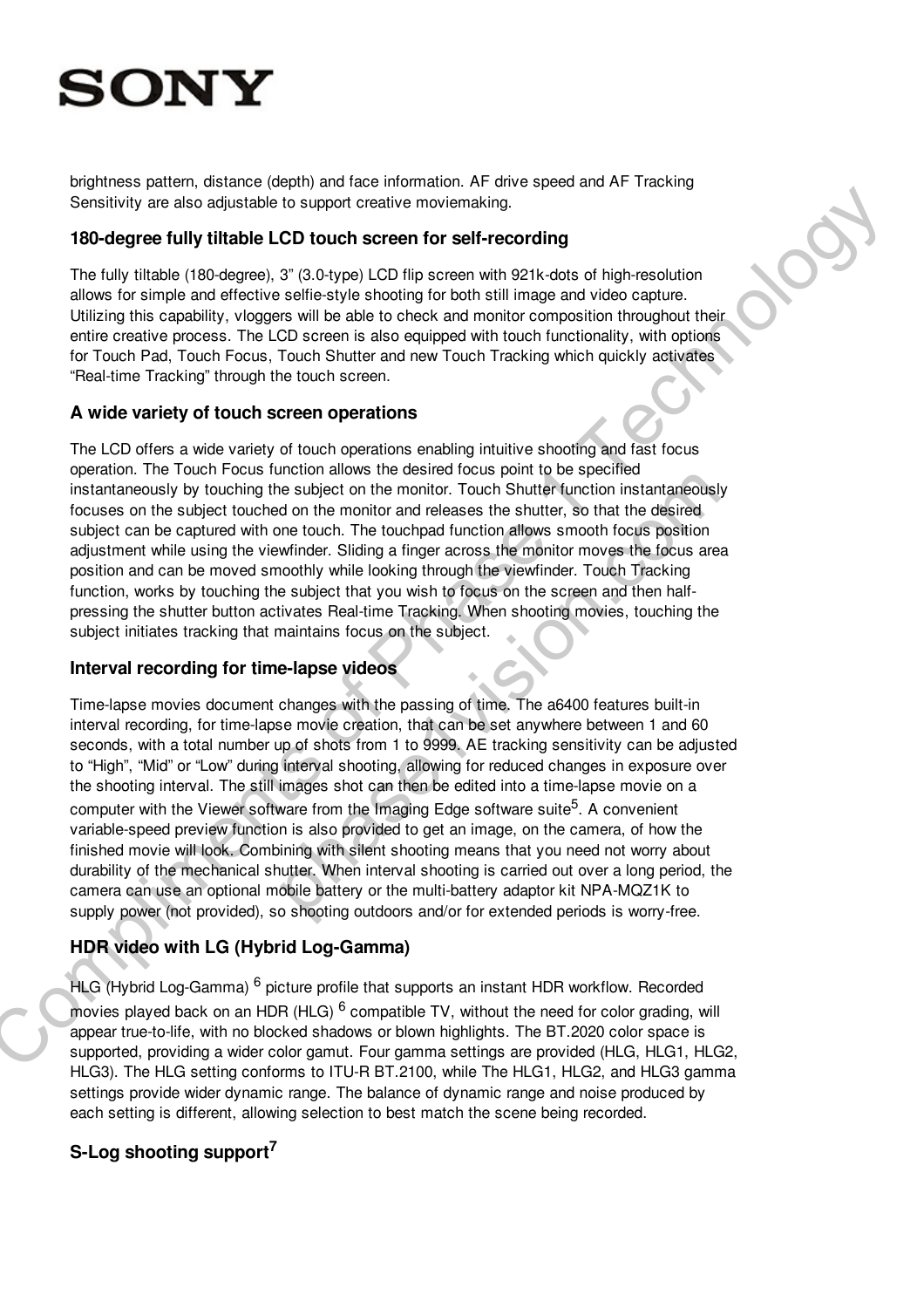

The S-Log3 and S-Log2 Gamma<sup>7</sup> curves feature wide dynamic range (up to 1300%) to minimize whiteout and blackout, and permit wider movie expression by performing color grading in postproduction. The S-Log3 gamma setting further realizes a 14-stop latitude. The S-Gamut, S-Gamut3, and S-Gamut3.Cine color spaces are handled. A wide variety of professional end-uses such as cinema and broadcast are supported.

#### **Zebra function**

Checking exposure is often difficult especially when shooting movies in the S-Log setting<sup>7</sup>, but the Zebra function is provided to simplify the task. The Zebra display brightness level standard is IRE  $0 - 109\%$ , and the target range can be set freely between  $+10\%$  and  $-10\%$  of a selected value in 1% increments. This helps users to easily adjust exposure whether shooting still images, 4K video4 and when using S-Log2 and S-Log3, by specifying the target value and range of the exposure level for Zebra display in accordance with their intentions. Furthermore, users can set a minimum brightness level.

### **Gamma Display Assist<sup>8</sup>**

Gamma Display Assist<sup>8</sup> is a function that allows users to monitor images or check focus while enlarging images of natural contrast when recording in the S-Log setting. It converts S-Log2 and S-Log3 into ITU709 (800%) gamma for monitoring8 on the LCD screen or viewfinder.

### **Ultra-fast OLED w/ EVF benefits and optical viewfinder immediacy**

The 2.36 million-dot XGA OLED Tru-Finder electronic viewfinder has the ability to deliver continuous live shooting at up to 8 fps with AF/AE tracking - making it easy to track fast moving subjects - thanks to overall improvements in the EVF algorithm. This offers photographers a shooting experience with the immediacy of an optical viewfinder, while still offering all of the benefits of an electronic viewfinder including a live preview of exposure, white balance and several other camera settings. The viewfinder frame rate can be selected at either "Standard" or "High" to match the subject. The matrix of the matrix of the matrix measurements of the strong methods of the matrix measurement of the matrix measurement of the matrix measurement of the matrix measurement of the matrix of the matrix of the strong me unction that allows users to monitor images or check focus while<br>thrast when recording in the S-Log setting. It converts S-Log2 an<br>mma for monitoring8 on the LCD screen or viewfinder.<br>**enefits and optical viewfinder immedi** 

# **Slow and quick motion<sup>9</sup>**

Slow and quick motion<sup>9</sup> offers an almost endless variety of creative ways to express the passage of time. Video shooting frame rate are selectable in 8 steps from 1fps to 120fps, and the recording frame rate is selectable from 24p/30p/60p. Capture Full HD up to 50 Mbps with up to 5-times slow motion and up to 60-times quick motion.

### **Rugged body and durable shutter mechanism**

Designed for solid reliability and steady handling, the compact  $\alpha$ 6400 is built to withstand the rigors of shooting in the field, thanks to an internal structure of the strong and rigid magnesium alloy body. The highly durable and reliable shutter unit has been proven to endure approximately 200,000 shutter releases<sup>10</sup> which ensure long-lasting shooting performance that takes into consideration the high-speed continuous shooting capabilities up to 11fps<sup>3</sup> and the large number of photos shot by enthusiasts.

#### **Make it your own with easy button and dial customization**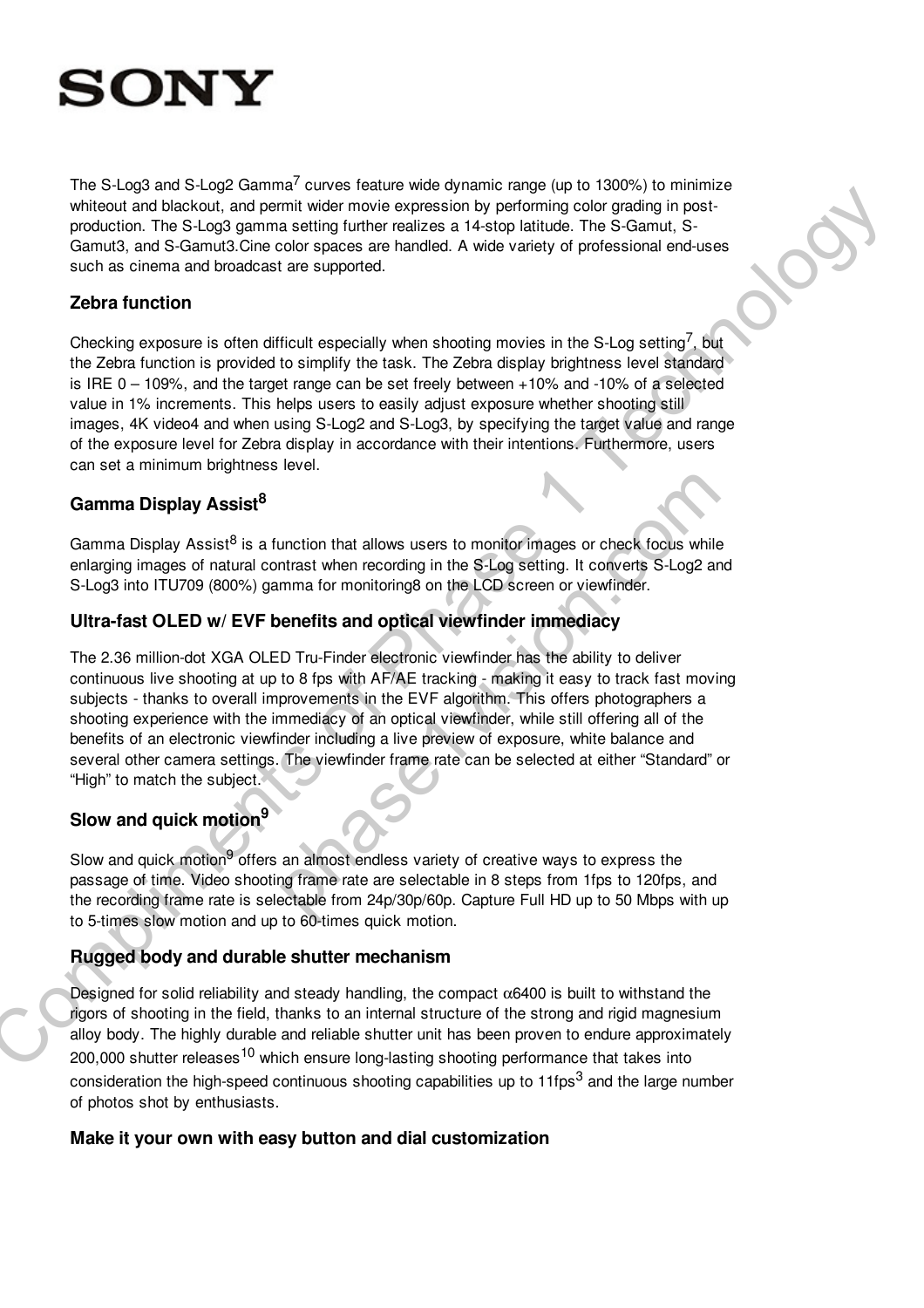

Make operation more intuitive, quick and easy. You can assign any of 89 functions to any of 8 custom buttons. Independent function sets can be assigned for stills, movies, and playback. "My Dial" allows for frequently-used functions to be assigned to the control dial and control wheel. The My Menu function allows up to 30 frequently-used menu items to be registered. They can be re-ordered by frequency of use, and little-used items can be deleted, allowing the user to create a menu that reflects their usage patterns. oution busines include the molecule of the prior and series on the assigned for statis. The physical diverse include the molecule of the molecule of the molecule of the molecule of the molecule of the molecule of the mol

### **Wi-Fi®/NFC™/QR code for easy file transfer and remote control<sup>11</sup>**

Easily connect with NFC or QR code (for non-NFC devices) to smartphones or tablets with the built-in Wi-Fi<sup>®</sup> and Sony's Imaging Edge mobile application available for free on the Android™ and iOS platforms<sup>11</sup>. Control your camera or transfer photos and video to your device for fast and easy sharing without the need of a computer.

#### **16-bit processing and 14-bit RAW output**

The a6400 employs 16-bit processing and 14-bit RAW output for natural gradations. The digital signal from the image sensor's AD converter is processed in 16-bit form by the front-end LSI and BIONZ X processor before being output as 14-bit RAW data to the memory card. The result is smoother, more natural gradations that contribute to higher overall image quality. Compressed and uncompressed 14-bit RAW format are supported. bessing and 14-bit RAW output for natural gradations. The digital<br>
is AD converter is processed in 16-bit form by the front-end LSI and<br>
ing output as 14-bit RAW data to the memory card. The result is<br>
ions that contribute

#### **High-quality view mode for finer, natural detail**

A menu setting allows viewfinder and monitor display quality to be set to "Standard" or "High." The "High" mode takes maximum advantage of the data read from the 24.2 effective megapixel sensor to provide extra fine viewfinder and monitor displays, with finer detail and a more natural overall view that can be a huge advantage when focus is critical. The "Standard" setting provides longer battery life.

## **Monitor OFF" selectable via DISP button**

A new "Monitor OFF" selection has been added for the DISP button while shooting. When "Monitor OFF" is selected the monitor will be off except during image playback and when using the menus. This can be useful when shooting the night sky or in other situations where a bright monitor might be a distraction.

### **GPS location data via Bluetooth<sup>11</sup>**

The  $\alpha$ 6400 offers location data acquisition via a Bluetooth connection to a compatible mobile device with Imaging Edge Mobile App installed<sup>11</sup>. After the camera has been paired to the Imaging Edge Mobile installed on a compatible mobile phone or tablet device, it can acquire location data from the mobile device and record that data with still images. The acquired location data can also be used to correct the camera's date/time and location settings.

#### **Silent Shooting**

Silent Shooting features an electronic shutter that is noiseless so you can shoot high-resolution images in situations that require complete silence. Continuous autofocus and auto exposure is available when using silent shooting.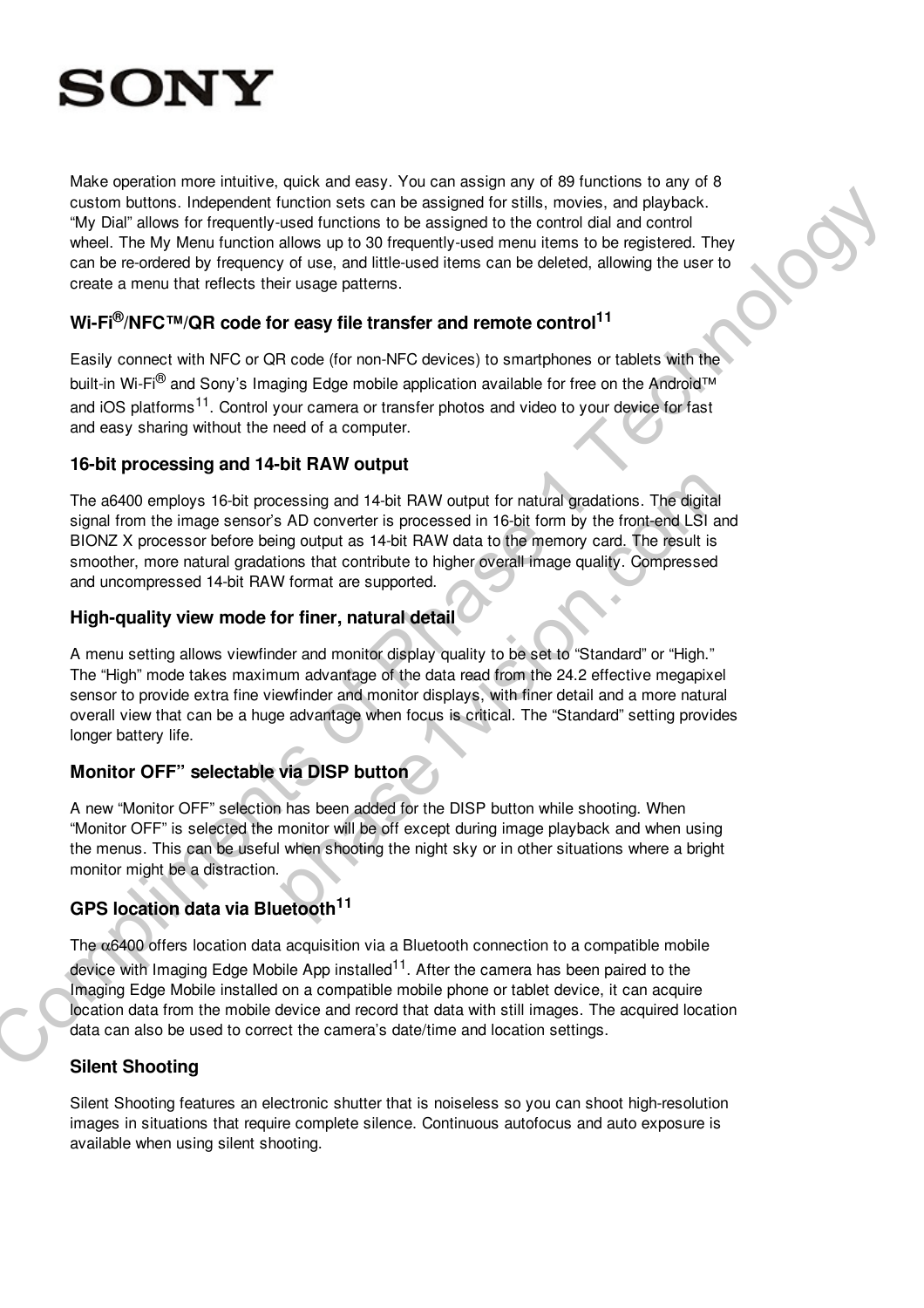# ONY

### **AF accuracy in dark scenes**

Advanced AF algorithm contribute to high AF precision in AF-S mode down to light levels as low as EV-2 (ISO 100 equivalent, F2.0 lens), a step darker than the  $\alpha$ 6300. Shooting using highly precise AF is possible even in dark scenes.

### **More detailed face detection settings**

The face detection feature has been updated with individual AF Face Detection Priority [ON/OFF], Face Detect Frame Display [ON/OFF] and Multi AE Face Detect Priority [ON/OFF] settings that were not available on the  $\alpha$ 6300. This provides the flexibility needed for a variety of situations, such as where face priority needs to be applied in AF only, for example.

### **AF in Focus Magnifier**

When shooting stills, it is possible to use autofocus while the selected image area is magnified in the viewfinder or monitor. You can even magnify the view after autofocus has been achieved for finer focus confirmation or refocusing. Since this function can be used to focus on an area smaller than the Flexible Spot, it is ideal for macro photography and other situations where focus must be precise. but can even magnify the view after autofocus has been achieved<br>put can even magnify the view after autofocus has been achieved<br>refocusing. Since this function can be used to focus on an area<br>it is ideal for macro photogra

### **Additional 1:1 image aspect ratio**

In addition to 3:2 and 16:9 aspect (width: height) ratios, the 1:1 aspect ratio used by Instagram etc. can also be selected. This eliminates the need for cumbersome hand-trimming of images after shooting before they can be posted on social media.

## **Proxy recording**

4K movies and lower-resolution proxy movies can be recorded simultaneously. Proxy movie files are smaller than the corresponding 4K files, and are therefore ideal for quick previewing or preediting that can reduce the time required for final 4K editing.

## **Photo Capture (image extraction from movies)**

Users can select, extract and save still images of decisive moments from movie footage (frame grabs). High-quality 8-megapixels stills can be extracted from 4K video<sup>3</sup> and 2-megapixels from Full HD video in camera during playback and stored as separate files on the media card.

### **Peaking function makes manual focus even easier**

The excellent performance of the advanced BIONZ X image processor has improved the detection accuracy of the peaking function that color-highlights the most sharply focused area during manual focus and direct manual focus shooting. It's now easier than ever to identify the focus peak areas during the delicate focusing required in macro or portrait shooting. Blue has been added to the peaking colors (red, yellow, white). The expanded range of colors from which an easily-visible peaking color can be selected, depending on the subject and environment, improves the visibility when using the peaking display. Are user to the societies of the properties of the properties of the society of the society of the society of the society of the society of CO operation of the society of CO operation of the society of CO operation of the

## **AF tracking sensitivity adjustment**

When shooting movies, the sensitivity with which autofocus will follow subjects that move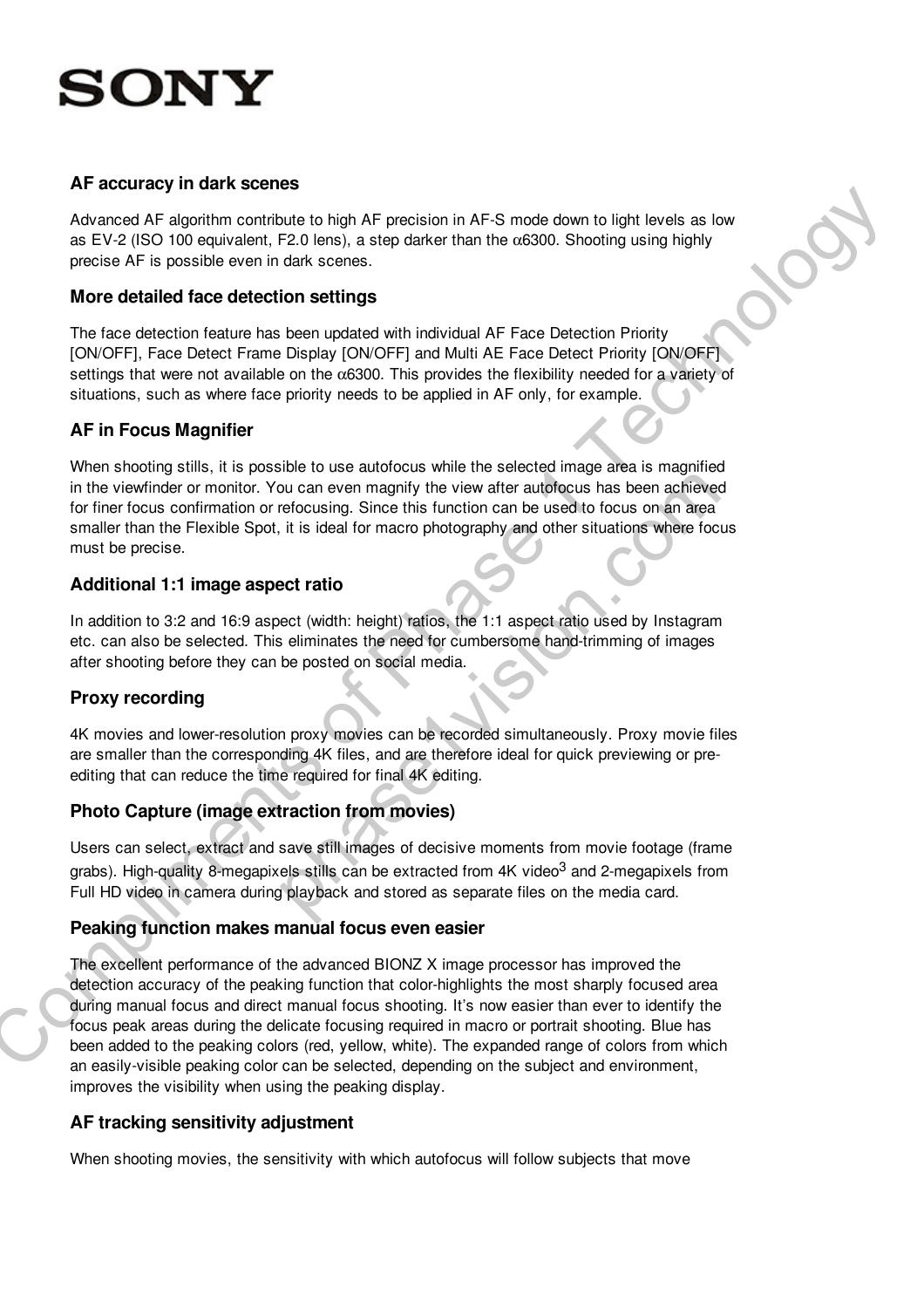# ON

outside the focus area can be adjusted. Sensitivity should be set [High] for subjects at varying distances which require repeated refocusing, whereas the [Standard] setting can prevent the focus from jumping to new objects and maintain stable focus on a subject that is briefly obscured by other objects.

#### **ISO value display while movie shooting**

When shooting movies in ISO Auto mode, the current ISO value can be constantly displayed. If concerned about noise levels in a dark location, for example, the user can monitor the current ISO value.

#### **Additional initial focus magnification setting**

When shooting movies, it is now possible to set the initial focus magnification. In addition to the current 1x > 4x, a new 4x only setting has been added. Through the setting of frequently-used magnifications, the number of focus magnification operations can be minimized.

#### **4K movie transfer to smartphone**

By using the newly introduced smartphone app Imaging Edge Mobile, high-bitrate movies including 4K can be transferred to smartphones (Probability of transfer / playback depends on the performance of the smartphone). Refer to the product information for Imaging Edge Mobile for details

### **Microphone jack and XLR adaptor kit compatible**

The a6400 provides a microphone jack for an external microphone and a MI (Multi-interface) shoe which provides direct connectivity to a range of compatible MI-shoe microphones. The MIshoe also provides line input via optional XLR adaptor kits (XLR-K2M/XLR-K1M) that allow the connection of many types of pro (XLR) microphones. A modest audio set-up with some noise reduction supports better sound quality suitable for serious movie shooting or self-shooting for vlog. disciples which equilibre recession effects of the complete matrix and a state of the matrix of the control of the complete and the complete the complete of the complete of the complete of the complete of the complete of t Triphone<br>
smartphone app Imaging Edge Mobile, high-bitrate movies<br>
d to smartphones (Probability of transfer / playback depends on<br>
hone). Refer to the product information for Imaging Edge Mobile<br>
a daptor kit compatible<br>

# **High bitrate Full HD high-speed recording at 120 fps<sup>2</sup>**

High-quality slow-motion sequences can be created during post-production processing as highspeed Full HD recording at 120 fps<sup>2</sup> is supported. A max. 100 Mbps high bit rate recording is possible with XAVC  $S^2$  format.

### **Enhanced menu usability**

An illustration to indicate position of camera control keys and buttons are added to the custom settings screen. A glance confirms which button or switch one is attempting to assign to. Another improvement in menu usability is that function menu options can be viewed when setting the function menu, improving ease of operation.

### **Restricted display of AF area and ISO display limit**

On the AF area setting screen, a new function has been added that displays only focus area types that the user uses frequently. Another new function on the ISO setting screen displays only frequently-used ISO ranges. These allow setting changes to be made efficiently while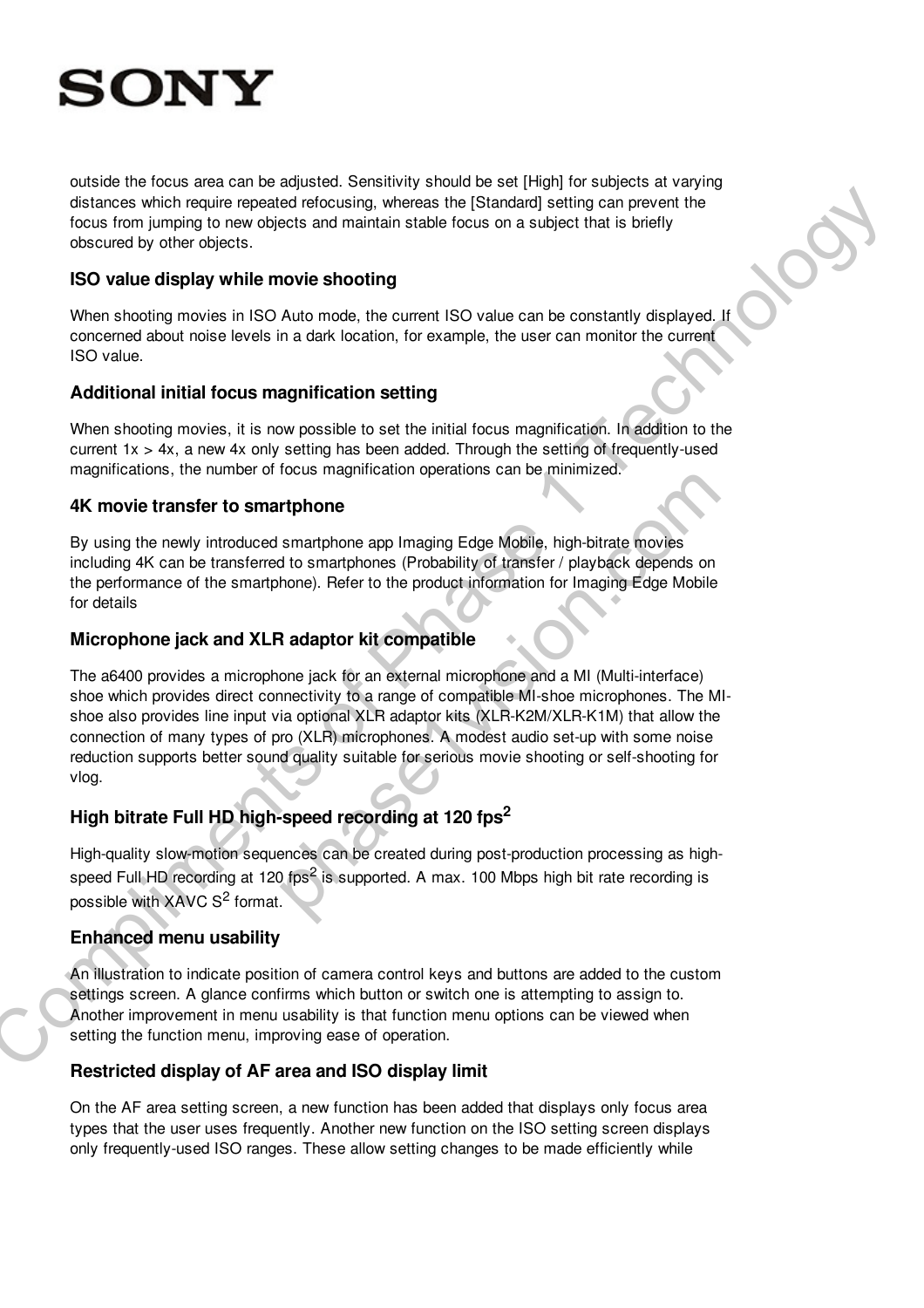shooting. These display restrictions apply even when "Switch Focus Area" is assigned to a custom button.

### **Improved AWB control**

#### **Power supply via USB**

# **Specification**

| custom button.                                  |                                                                                                                                                                                                                                                                                                                                                                                                                                                                                                                                                                                                                                                                                 |
|-------------------------------------------------|---------------------------------------------------------------------------------------------------------------------------------------------------------------------------------------------------------------------------------------------------------------------------------------------------------------------------------------------------------------------------------------------------------------------------------------------------------------------------------------------------------------------------------------------------------------------------------------------------------------------------------------------------------------------------------|
| <b>Improved AWB control</b>                     |                                                                                                                                                                                                                                                                                                                                                                                                                                                                                                                                                                                                                                                                                 |
|                                                 | Auto white balance can now be locked or unlocked at any time with the "AWB Lock function".<br>This is convenient when one wants to fix auto white balance in an environment with multiple<br>(artificial and natural) light sources. Setting the white balance color temperature has been<br>simplified as well as reducing the steps in setting of custom white balance. With "Priority Set in<br>AWB", when white balance is set to Auto and incandescent lamps or similar are the light source,<br>the color tone priority can be set to Standard, Ambience, or White. Ambience priority produces a<br>warm tone, while white priority produces accurate white reproduction. |
| Power supply via USB                            |                                                                                                                                                                                                                                                                                                                                                                                                                                                                                                                                                                                                                                                                                 |
| connection.<br><b>Specification</b>             | The $\alpha$ 6400 can be powered via USB connection to AC adaptor, a PC or mobile battery. This<br>conserves the camera's battery, allowing you extended use of the camera without worrying that<br>the battery will run out. When the camera is turned off, the battery can be charged via the same                                                                                                                                                                                                                                                                                                                                                                            |
| <b>Audio</b>                                    |                                                                                                                                                                                                                                                                                                                                                                                                                                                                                                                                                                                                                                                                                 |
| Microphone                                      | Built-in stereo microphone or XLR-K2M/XLR-K1M/ECM-<br>XYST1M(sold separately)                                                                                                                                                                                                                                                                                                                                                                                                                                                                                                                                                                                                   |
| Speaker                                         | Built-in, monaural                                                                                                                                                                                                                                                                                                                                                                                                                                                                                                                                                                                                                                                              |
| <b>Custom function</b>                          |                                                                                                                                                                                                                                                                                                                                                                                                                                                                                                                                                                                                                                                                                 |
| <b>Type</b>                                     | Custom key settings, Programmable Setting (Body 3 sets /<br>memory card 4 sets), My Menu, My Dial, Reg Cust Shoot Set                                                                                                                                                                                                                                                                                                                                                                                                                                                                                                                                                           |
| <b>Drive</b>                                    |                                                                                                                                                                                                                                                                                                                                                                                                                                                                                                                                                                                                                                                                                 |
| <b>Continuous Drive Speed</b><br>(approx. max.) | Continuous shooting: Hi+: 11 fps, Hi: 8 fps, Mid: 6 fps, Lo: 3 fps                                                                                                                                                                                                                                                                                                                                                                                                                                                                                                                                                                                                              |
| <b>Drive Modes</b>                              | Single Shooting, Continuous shooting (Hi+/Hi/Mid/Lo selectable),<br>Self-timer, Self-timer (Cont.), Bracket: Single, Bracket: Cont.,<br>White Balance bracket, DRO bracket                                                                                                                                                                                                                                                                                                                                                                                                                                                                                                      |
| No. of recordable frames<br>(approx.)           | JPEG Extra fine L: 99 frames, JPEG Fine L: 115 frames, JPEG<br>Standard L: 116 frames, RAW: 46 frames, RAW & JPEG: 44<br>frames                                                                                                                                                                                                                                                                                                                                                                                                                                                                                                                                                 |
| Self-Timer                                      | 10 sec delay/5 sec delay/2 sec delay/Continuous self-timer (3<br>frames after 10 sec delay/5 frames after 10 sec delay/3 frames<br>after 5 sec delay/5 frames after 5 sec delay/3 frames after 2 sec<br>delay/5 frames after 2 sec delay)/Bracketing self-timer (Off/2 sec<br>delay/5 sec delay/10sec delay)                                                                                                                                                                                                                                                                                                                                                                    |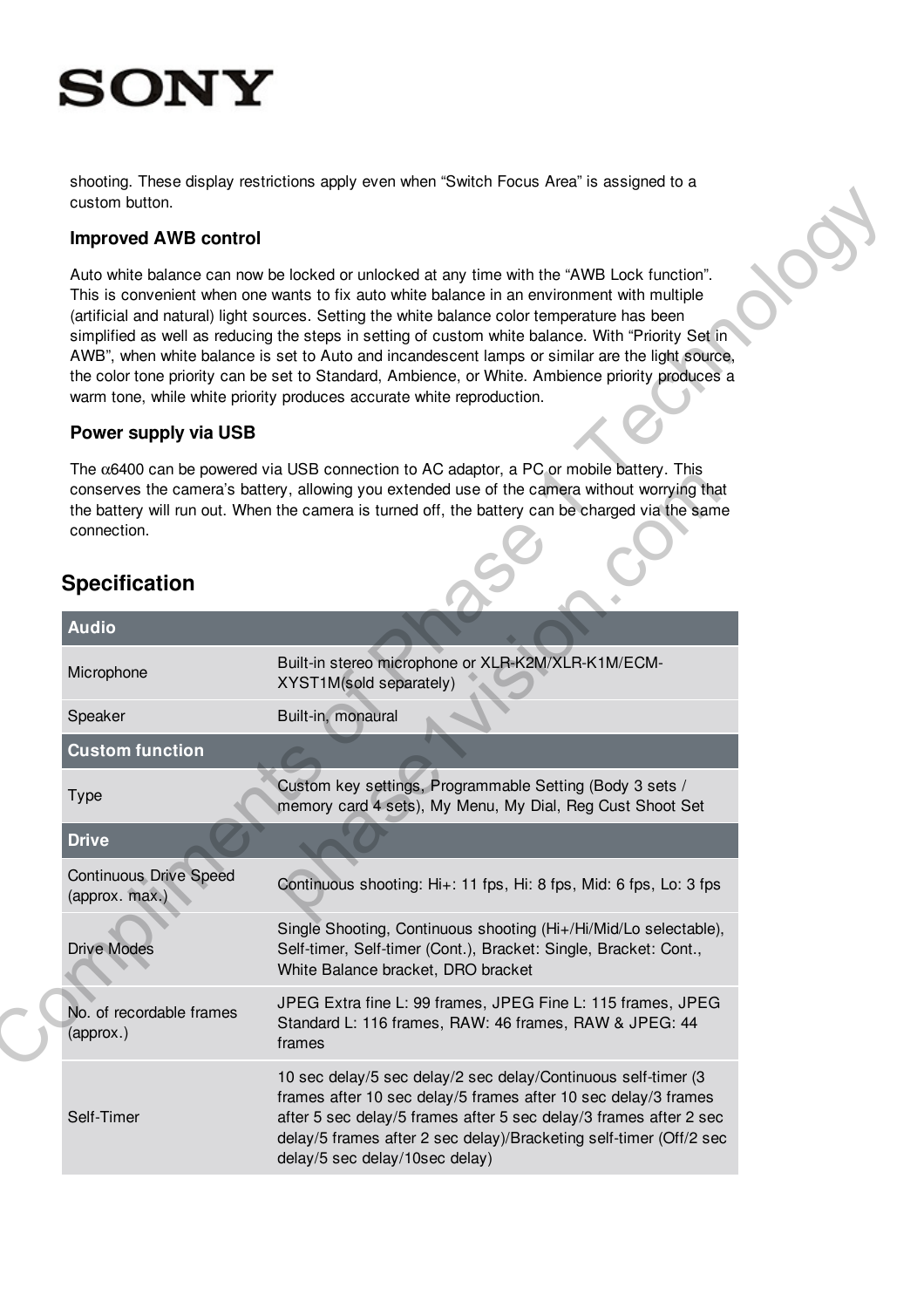| <b>Exposure</b> |
|-----------------|
|                 |

| <b>Exposure</b>                                           |                                                                                                                                                                                                                                                                                                                                                                      |
|-----------------------------------------------------------|----------------------------------------------------------------------------------------------------------------------------------------------------------------------------------------------------------------------------------------------------------------------------------------------------------------------------------------------------------------------|
| AE Lock                                                   | Locked when shutter button is pressed halfway. Available with<br>AE lock button. (On/Off/Auto)                                                                                                                                                                                                                                                                       |
| <b>Exposure Bracketing</b>                                | Bracket: Cont., Bracket: Single, 3/5/9 frames selectable. With 3<br>or 5 frames, in 1/3, 1/2, 2/3, 1.0, 2.0, or 3.0 EV increments, with<br>9 frames, in 1/3, 1/2, 2/3, or 1.0 EV increments.                                                                                                                                                                         |
| <b>Exposure Compensation</b>                              | $+/-$ 5.0 EV (1/3 EV, 1/2 EV steps selectable)                                                                                                                                                                                                                                                                                                                       |
| <b>Exposure Modes</b>                                     | AUTO (iAuto/Superior Auto), Programmed AE (P), Aperture<br>priority (A), Shutter-speed priority (S), Manual (M), Movie<br>(Programmed AE (P) / Aperture priority (A) / Shutter-speed<br>priority (S) / Manual (M)), Slow & Quick Motion (Programmed AE<br>(P) / Aperture priority (A) / Shutter-speed priority (S) / Manual<br>(M)), Sweep Panorama, Scene Selection |
| <b>ISO Sensitivity</b><br>(Recommended Exposure<br>Index) | Still images: ISO 100-32000 (ISO numbers up to ISO 102400 can<br>be set as expanded ISO range.), AUTO (ISO 100-6400,<br>selectable lower limit and upper limit), Movies: ISO 100-32000<br>equivalent, AUTO (ISO 100-6400, selectable lower limit and upper<br>limit)                                                                                                 |
| <b>Metering Mode</b>                                      | Multi-segment, Center-weighted, Spot, Spot Standard/Large,<br>Entire Screen Avg., Highlight                                                                                                                                                                                                                                                                          |
| <b>Metering Sensitivity</b>                               | EV-2 to EV20 (at ISO100 equivalent with F2.0 lens attached)                                                                                                                                                                                                                                                                                                          |
| <b>Metering Sensor</b>                                    | Exmor® CMOS sensor                                                                                                                                                                                                                                                                                                                                                   |
| <b>Metering Type</b>                                      | 1200-zone evaluative metering                                                                                                                                                                                                                                                                                                                                        |
| <b>Scene Selection</b>                                    | Portrait, Sports Action, Macro, Landscape, Sunset, Night Scene,<br>handheld Twilight, Night Portrait, Anti-Motion Blur                                                                                                                                                                                                                                               |
| <b>Flash Control</b>                                      |                                                                                                                                                                                                                                                                                                                                                                      |
| Control                                                   | Pre-flash TTL                                                                                                                                                                                                                                                                                                                                                        |
| <b>External Flash Compatibility</b>                       | Sony $\alpha$ System Flash compatible with Multi Interface Shoe,<br>attach the shoe adapter for flash compatible with Auto-lock<br>accessory shoe                                                                                                                                                                                                                    |
| <b>FE Level Lock</b>                                      | Yes                                                                                                                                                                                                                                                                                                                                                                  |
| <b>Flash Bracketing</b>                                   | 3/5/9 frames selectable. With 3 or 5 frames, in 1/3, 1/2, 2/3, 1.0,<br>2.0, 3.0 EV increments, with 9 frames, in 1/3, 1/2, 2/3, 1.0 EV<br>increments.                                                                                                                                                                                                                |
| <b>Flash Compensation</b>                                 | +/- 3.0 EV (switchable between 1/3 and 1/2 EV steps)                                                                                                                                                                                                                                                                                                                 |
| <b>Flash Modes</b>                                        | Flash off, Autoflash, Fill-flash, Slow Sync., Rear Sync., Red-eye<br>reduction (on/off selectable), Wireless control, Hi-speed sync                                                                                                                                                                                                                                  |
|                                                           |                                                                                                                                                                                                                                                                                                                                                                      |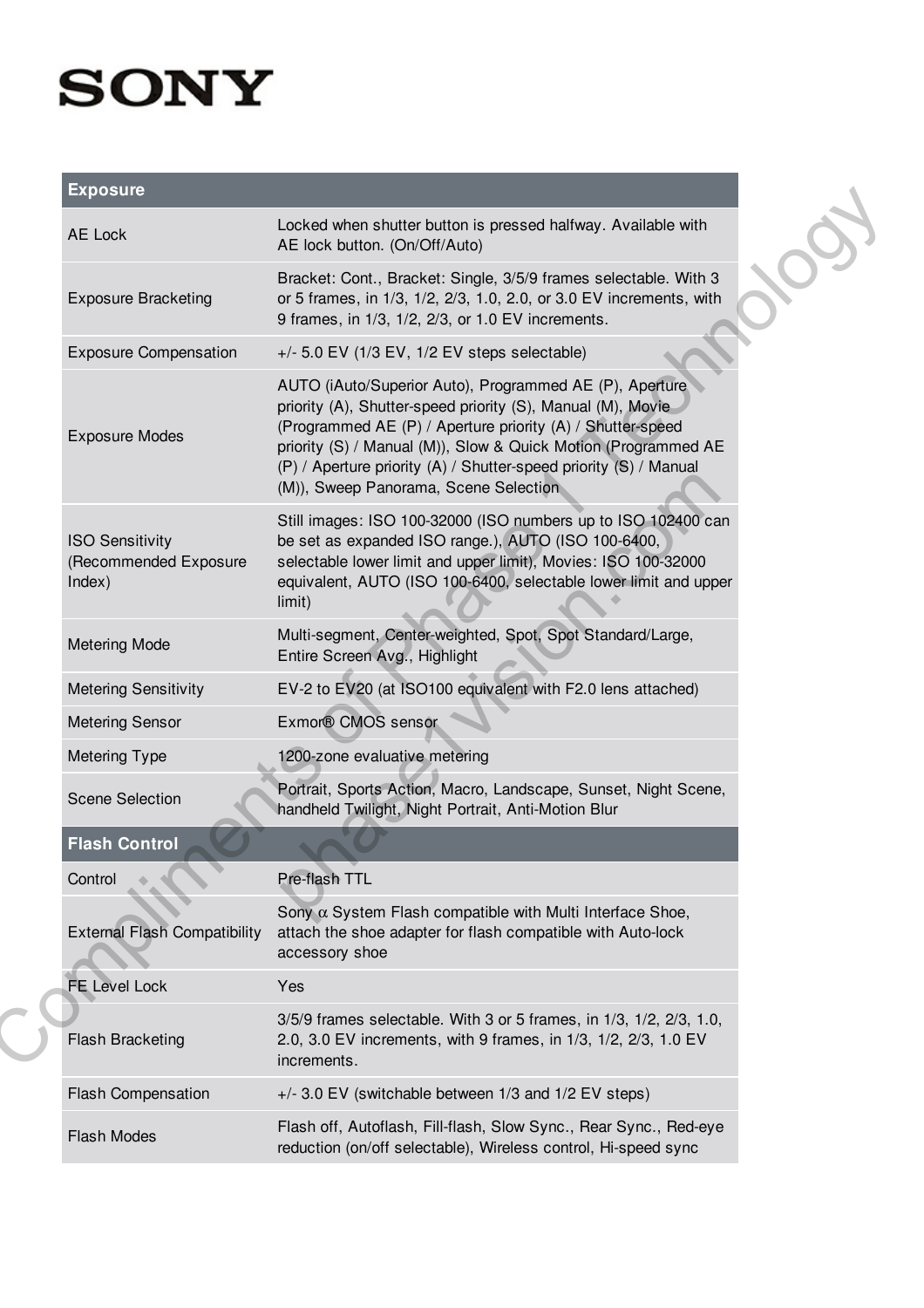| Flash coverage                              | 16 mm (focal-length printed on the lens body)                                                                                                                                                                                                                                           |  |
|---------------------------------------------|-----------------------------------------------------------------------------------------------------------------------------------------------------------------------------------------------------------------------------------------------------------------------------------------|--|
| Guide No.                                   | 6 (in meters at ISO 100)                                                                                                                                                                                                                                                                |  |
| <b>Recycling Time</b>                       | Approx. 4 sec                                                                                                                                                                                                                                                                           |  |
| <b>TYPE</b>                                 | Built-in flash                                                                                                                                                                                                                                                                          |  |
| <b>Wireless Control</b>                     | Yes (Light signal: Available with Fill-flash, Slow Sync., Hi-speed<br>sync. /Radio signal: Available with Fill-flash, Rear Sync., Slow<br>Sync., Hi-speed sync.)                                                                                                                        |  |
| <b>Focus</b>                                |                                                                                                                                                                                                                                                                                         |  |
| <b>AF Illuminator</b>                       | Yes (with built-in LED type)                                                                                                                                                                                                                                                            |  |
| AF Illuminator range                        | Approx. 0.3-approx. 3.0 m (with E PZ 16-50 mm F3.5-5.6 OSS<br>lens attached)                                                                                                                                                                                                            |  |
| Focus Area                                  | Wide (425 points (phase-detection AF), 425 points (contrast-<br>detection AF)) / Zone / Center / Flexible Spot (S/M/L) / Expanded<br>Flexible Spot / Tracking (Wide / Zone / Center / Flexible Spot<br>(S/M/L) / Expanded Flexible Spot)                                                |  |
| Focus Mode                                  | AF-A (Automatic AF), AF-S (Single-shot AF), AF-C (Continuous<br>AF), DMF (Direct Manual Focus), Manual Focus                                                                                                                                                                            |  |
| <b>Focus Point</b>                          | 425 points (phase-detection AF) / 425 points (contrast-detection<br>AF)                                                                                                                                                                                                                 |  |
| <b>Focus Sensitivity Range</b>              | EV-2 to EV 20 (ISO 100 equivalent with F2.0 lens attached)                                                                                                                                                                                                                              |  |
| <b>Focus Sensor</b>                         | Exmor® CMOS sensor                                                                                                                                                                                                                                                                      |  |
| Focus Type                                  | Fast Hybrid AF (phase-detection AF/contrast-detection AF)                                                                                                                                                                                                                               |  |
| Focus type with LA-EA3<br>(Sold separately) | phase-detection                                                                                                                                                                                                                                                                         |  |
| <b>Other Features</b>                       | Eye-start AF (only with LA-EA2 or LA-EA4 attached (Sold<br>separately)), Object Tracking, Eye AF (Right/Left Eye Select), AF<br>micro adjustment with LA-EA2 or LA-EA4 (Sold separately),<br>Predictive control, Focus lock, Swt. V/H AF Area, AF Area<br>Regist., Circ. of Focus Point |  |
| <b>Image Sensor</b>                         |                                                                                                                                                                                                                                                                                         |  |
| Anti-Dust System                            | Charge protection coating on optical filter and ultrasonic, vibration<br>mechanism                                                                                                                                                                                                      |  |
| <b>Aspect Ratio</b>                         | 3:2                                                                                                                                                                                                                                                                                     |  |
| Number Of Pixels<br>(Effective)             | Approx. 24.2 megapixels                                                                                                                                                                                                                                                                 |  |
|                                             |                                                                                                                                                                                                                                                                                         |  |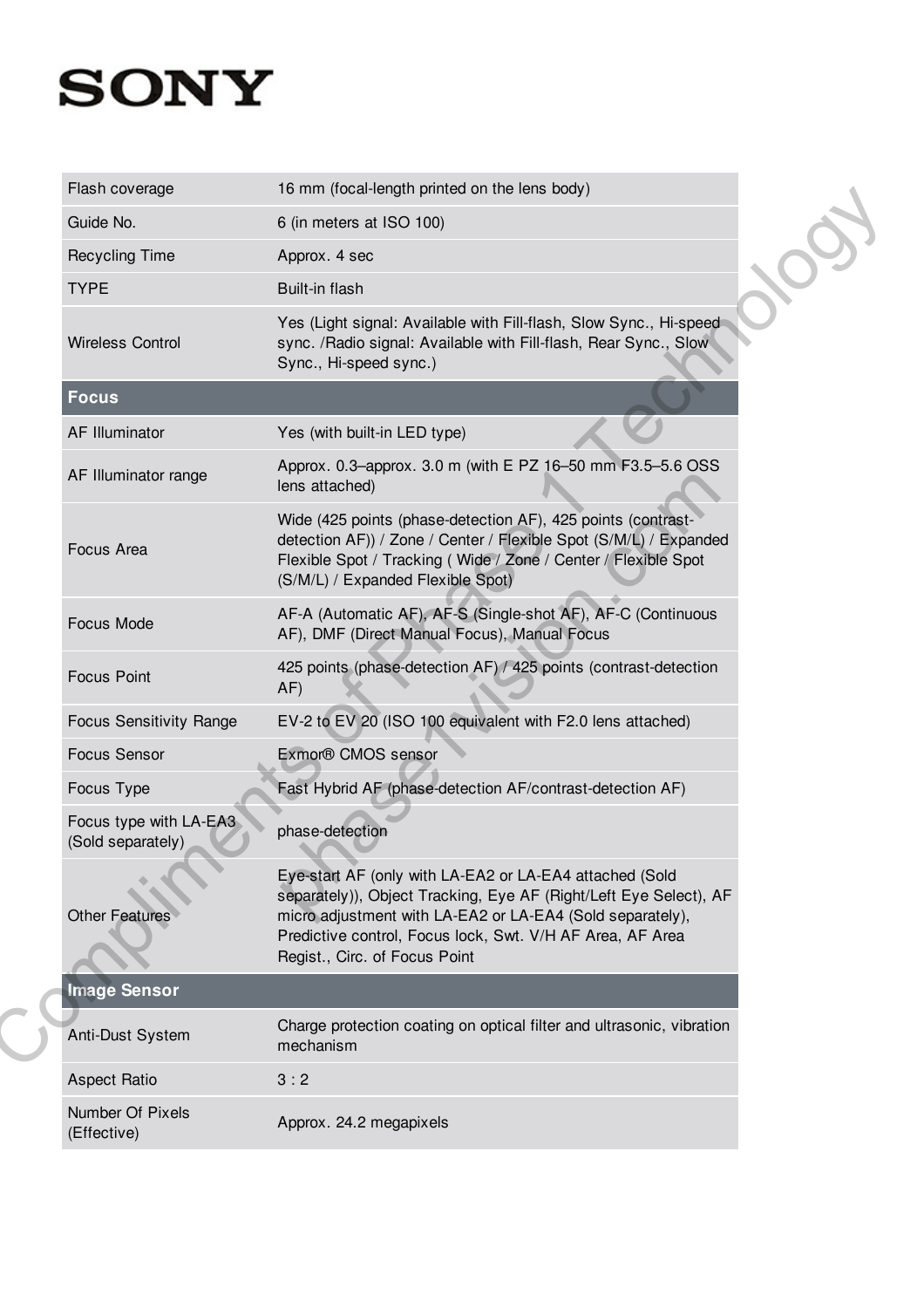| Number of Pixels (total)   | Approx. 25.0 megapixels                                                                                                                  |  |
|----------------------------|------------------------------------------------------------------------------------------------------------------------------------------|--|
| Sensor Type                | APS-C type (23.5 x 15.6 mm), Exmor® CMOS sensor                                                                                          |  |
| <b>Image Stabilization</b> |                                                                                                                                          |  |
| <b>TYPE</b>                | Not supported (image stabilization supported on lens)                                                                                    |  |
| <b>Interface</b>           |                                                                                                                                          |  |
| <b>Bluetooth®</b>          | Yes (Bluetooth Standard Ver. 4.1 (2.4 GHz band))                                                                                         |  |
| DC IN Terminal             |                                                                                                                                          |  |
| <b>HD Output</b>           | HDMI micro connector (Type-D), BRAVIA Sync(Control for<br>HDMI), PhotoTV HD, 4K movie output/4K still image PB                           |  |
| Headphone Terminal         |                                                                                                                                          |  |
| Mic Terminal               | Yes (3.5 mm Stereo minijack)                                                                                                             |  |
| Multi Interface Shoe       | Yes                                                                                                                                      |  |
| Multi/Micro USB Terminal   | Yes                                                                                                                                      |  |
| <b>NFC™</b>                | Yes (NFC forum Type 3 Tag compatible), One-touch remote, One-<br>touch sharing                                                           |  |
| PC Interface               | Mass-storage, MTP, PC remote                                                                                                             |  |
| PC Remote                  | Yes                                                                                                                                      |  |
| Sync terminal              |                                                                                                                                          |  |
| Vertical Grip Connector    |                                                                                                                                          |  |
| Wireless LAN (Built-In)    | Wi-Fi Compatible, IEEE 802.11b/g/n (2.4 GHz band), View on<br>Smartphone, Remote control via Smartphone, Send to Computer,<br>View on TV |  |
| <b>LCD Screen</b>          |                                                                                                                                          |  |
| Adjustable Angle           | Up by approx. 180 degrees, Down by approx. 74 degrees                                                                                    |  |
| <b>Brightness Control</b>  | Manual (5 steps between -2 and +2), Sunny Weather mode                                                                                   |  |
| <b>Display Content</b>     | Graphic Display, Display All Info, No Disp. Info, Digital Level<br>Gauge, Histogram, For viewfinder, Monitor Off                         |  |
| <b>Focus Magnifier</b>     | Yes Focus Magnifier (5.9x, 11.7x)                                                                                                        |  |
| Monitor Type               | 2.95 in (3.0-type) wide type TFT                                                                                                         |  |
| Number of Dots             | 921 600 dots                                                                                                                             |  |
|                            |                                                                                                                                          |  |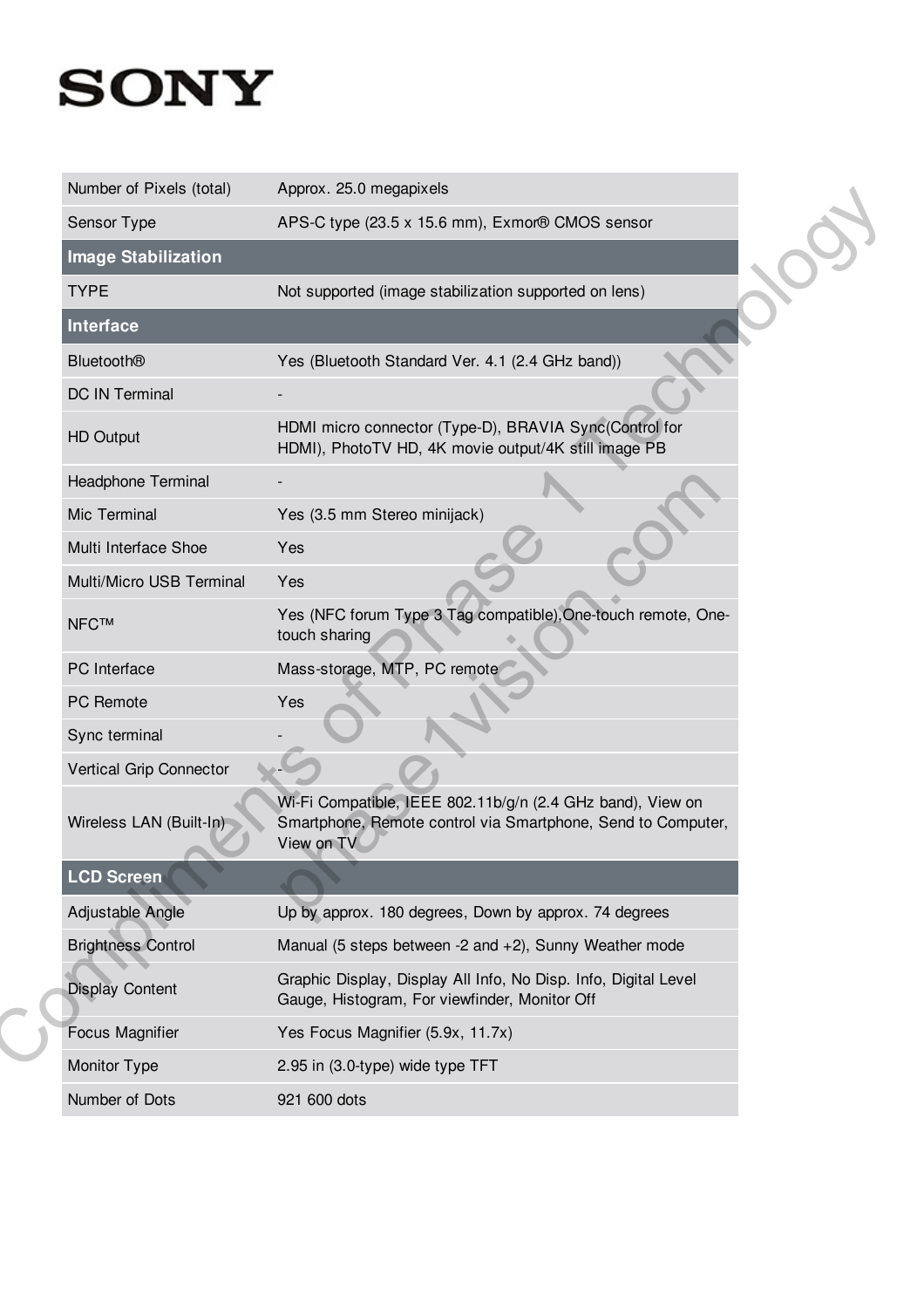| Others                                      | WhiteMagic, Grid Line (Rule of 3rds Grid/Square Grid/Diag. +<br>Square Grid/Off), Movie Marker (Center/Aspect/Safety<br>Zone/Guideframe)                                                                                                                                               |  |
|---------------------------------------------|----------------------------------------------------------------------------------------------------------------------------------------------------------------------------------------------------------------------------------------------------------------------------------------|--|
| Peaking MF                                  | Yes (Level setting: High/Mid/Low/Off, Color:<br>White/Red/Yellow/Blue)                                                                                                                                                                                                                 |  |
| <b>Quick Navi</b>                           | Yes                                                                                                                                                                                                                                                                                    |  |
| Real-time Image Adjustment<br>Display (LCD) | On/Off                                                                                                                                                                                                                                                                                 |  |
| <b>Touch Panel</b>                          | Yes                                                                                                                                                                                                                                                                                    |  |
| Zebra                                       | Yes (selectable level + range or lower limit as custom setting)                                                                                                                                                                                                                        |  |
| <b>Lens</b>                                 |                                                                                                                                                                                                                                                                                        |  |
| Lens Compatibility                          | Sony E-mount lenses                                                                                                                                                                                                                                                                    |  |
| Lens Mount                                  | E-mount                                                                                                                                                                                                                                                                                |  |
| Lens Compensation                           |                                                                                                                                                                                                                                                                                        |  |
| Setting                                     | Peripheral Shading, Chromatic Aberration, Distortion                                                                                                                                                                                                                                   |  |
| <b>Noise Reduction</b>                      |                                                                                                                                                                                                                                                                                        |  |
| Multi Frame NR                              | Auto/ ISO 100 to 102400                                                                                                                                                                                                                                                                |  |
| Noise Reduction                             | Long exposure NR: On/Off, available at shutter speeds longer<br>than 1 sec., High ISO NR: Normal/Low/Off                                                                                                                                                                               |  |
| <b>Other Features</b>                       |                                                                                                                                                                                                                                                                                        |  |
| Clear Image Zoom                            | Still images: Approx. 2x, Movies: Approx. 1.5x (4K), Approx. 2x<br>(HD)                                                                                                                                                                                                                |  |
| Digital Zoom                                | Smart zoom (Still images): M: Approx. 1.4x, S: Approx. 2x,<br>Digital zoom (Still images): L: Approx. 4x, M: Approx. 5.7x, S:<br>Approx. 8x, Digital zoom (Movie): Approx. 4x                                                                                                          |  |
| Eye-Fi ready                                |                                                                                                                                                                                                                                                                                        |  |
| <b>Face Detection</b>                       | Modes: Face Priority in AF (On/Off), Face Priority in Multi<br>Metering (On/Off), Regist. Faces Priority (On/Off), Face<br>registration, Max. number of detectable: 8                                                                                                                  |  |
| Others                                      | Interval Recording, Smile Shutter: Smile shutter (selectable from<br>3 steps), Touch Shutter, Touch Focus: Yes (Touch Focus/Touch<br>Pad/Touch Tracking), ISO AUTO Min. SS, Bright Monitoring, Set<br>File Name, Help guide, Area Setting, Shop Front Mode, Zoom<br><b>Ring Rotate</b> |  |
|                                             |                                                                                                                                                                                                                                                                                        |  |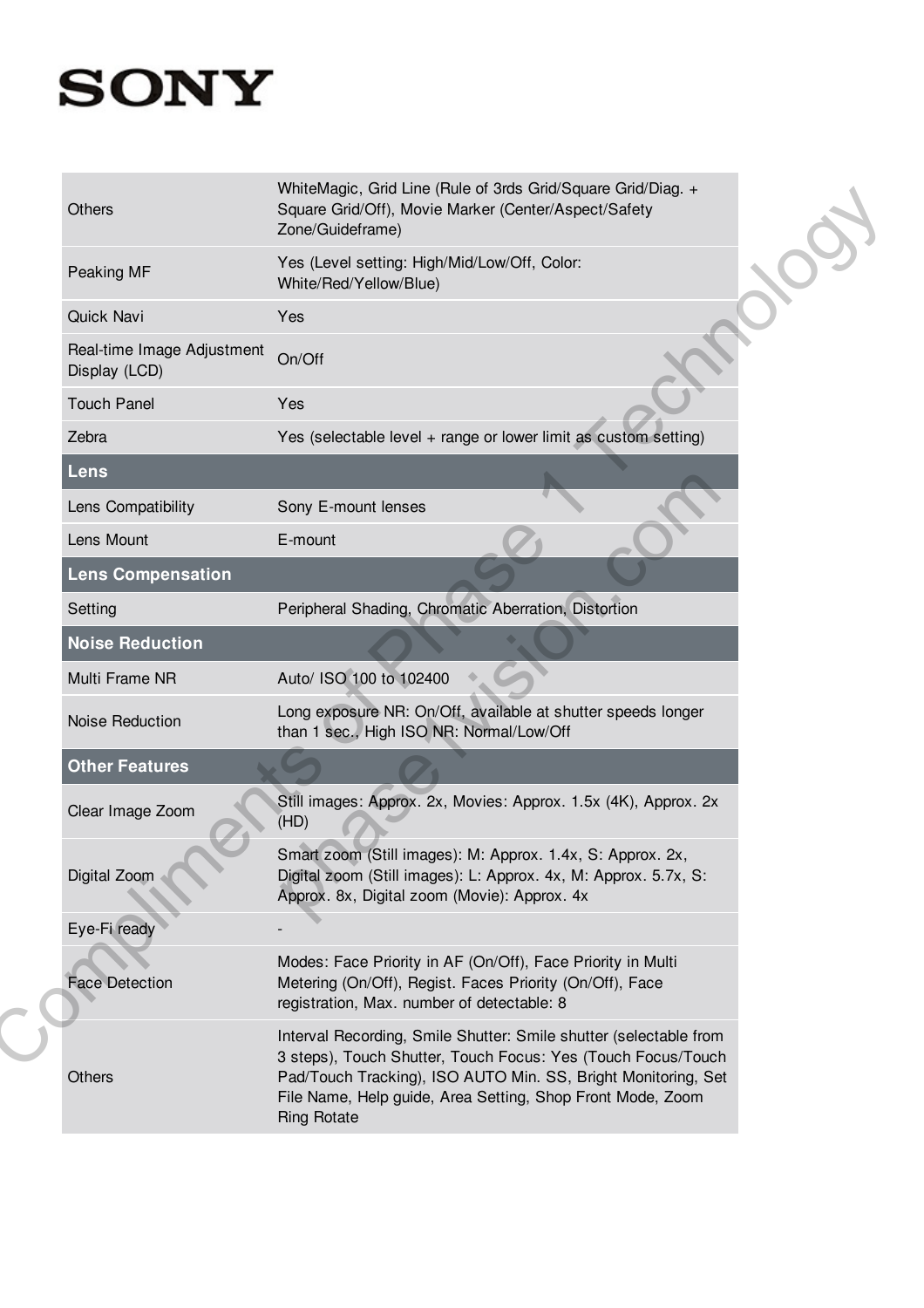| <b>PlayMemories Camera</b><br>Apps <sup>™</sup><br>Self-Portrait Self-Timer |                                                                                                                                                                                                                                                                                                                                                                                                                                                                                               |  |
|-----------------------------------------------------------------------------|-----------------------------------------------------------------------------------------------------------------------------------------------------------------------------------------------------------------------------------------------------------------------------------------------------------------------------------------------------------------------------------------------------------------------------------------------------------------------------------------------|--|
|                                                                             |                                                                                                                                                                                                                                                                                                                                                                                                                                                                                               |  |
|                                                                             | Yes                                                                                                                                                                                                                                                                                                                                                                                                                                                                                           |  |
| <b>Others</b>                                                               |                                                                                                                                                                                                                                                                                                                                                                                                                                                                                               |  |
| <b>Operating Temperature</b>                                                | 32 - 104 degrees F / 0 - 40 degrees C                                                                                                                                                                                                                                                                                                                                                                                                                                                         |  |
| <b>Playback</b>                                                             |                                                                                                                                                                                                                                                                                                                                                                                                                                                                                               |  |
| Modes                                                                       | Single (with or without shooting information Y RGB histogram &<br>highlight/shadow warning), 12/30-frame index view, Enlarged<br>display mode (L: 16.7x, M: 11.8x, S: 8.3x, Panorama [Standard]:<br>19.2x, Panorama [Wide]: 29.1x), Auto Review (10/5/2 sec, Off),<br>Image orientation (Auto/Manual/Off selectable), Slideshow,<br>Panorama scrolling, Folder selection (Date/ Still/ AVCHD/XAVC<br>S HD/XAVC S 4K), Forward/Rewind (movie), Delete, Protect,<br>Rating, Disp Cont Shoot Grp |  |
| Photo Capture                                                               | Yes                                                                                                                                                                                                                                                                                                                                                                                                                                                                                           |  |
| <b>Power</b>                                                                |                                                                                                                                                                                                                                                                                                                                                                                                                                                                                               |  |
| Battery Life (Movie, actual<br>recording)                                   | Approx. 70 min (Viewfinder) / Approx. 75 min (LCD monitor)<br>(CIPA standard)                                                                                                                                                                                                                                                                                                                                                                                                                 |  |
| Battery Life (Movie,<br>continuous recording)                               | Approx. 125 min (Viewfinder)/Approx. 125 min (LCD monitor)<br>(CIPA standard)                                                                                                                                                                                                                                                                                                                                                                                                                 |  |
| Battery Life (Still Images)                                                 | Approx. 360 shots (Viewfinder) / Approx. 410 shots (LCD monitor)<br>(CIPA standard)                                                                                                                                                                                                                                                                                                                                                                                                           |  |
| <b>External Power</b>                                                       | AC Adapter AC-PW20 (sold separately)                                                                                                                                                                                                                                                                                                                                                                                                                                                          |  |
| Internal Battery Charge                                                     | Yes                                                                                                                                                                                                                                                                                                                                                                                                                                                                                           |  |
| Power consumption with<br><b>LCD</b> screen                                 | Still images: approx. 2.1 W (with E PZ 16-50 mm F3.5-5.6 OSS<br>lens attached), Movies: approx. 3.5 W (with E PZ 16-50 mm<br>F3.5-5.6 OSS lens attached)                                                                                                                                                                                                                                                                                                                                      |  |
| Power consumption with<br>Viewfinder                                        | Still images: approx. 2.4 W (with E PZ 16-50 mm F3.5-5.6 OSS<br>lens attached), Movies: approx. 3.5 W (with E PZ 16-50 mm<br>F3.5-5.6 OSS lens attached)                                                                                                                                                                                                                                                                                                                                      |  |
| <b>Supplied Battery</b>                                                     | One rechargeable battery pack NP-FW50                                                                                                                                                                                                                                                                                                                                                                                                                                                         |  |
| <b>USB Power Supply</b>                                                     | Yes                                                                                                                                                                                                                                                                                                                                                                                                                                                                                           |  |
| <b>Print</b>                                                                |                                                                                                                                                                                                                                                                                                                                                                                                                                                                                               |  |
| <b>Compatible Standards</b>                                                 | Exif Print, Print Image Matching III, DPOF setting                                                                                                                                                                                                                                                                                                                                                                                                                                            |  |
| <b>Recording (still images)</b>                                             |                                                                                                                                                                                                                                                                                                                                                                                                                                                                                               |  |
|                                                                             |                                                                                                                                                                                                                                                                                                                                                                                                                                                                                               |  |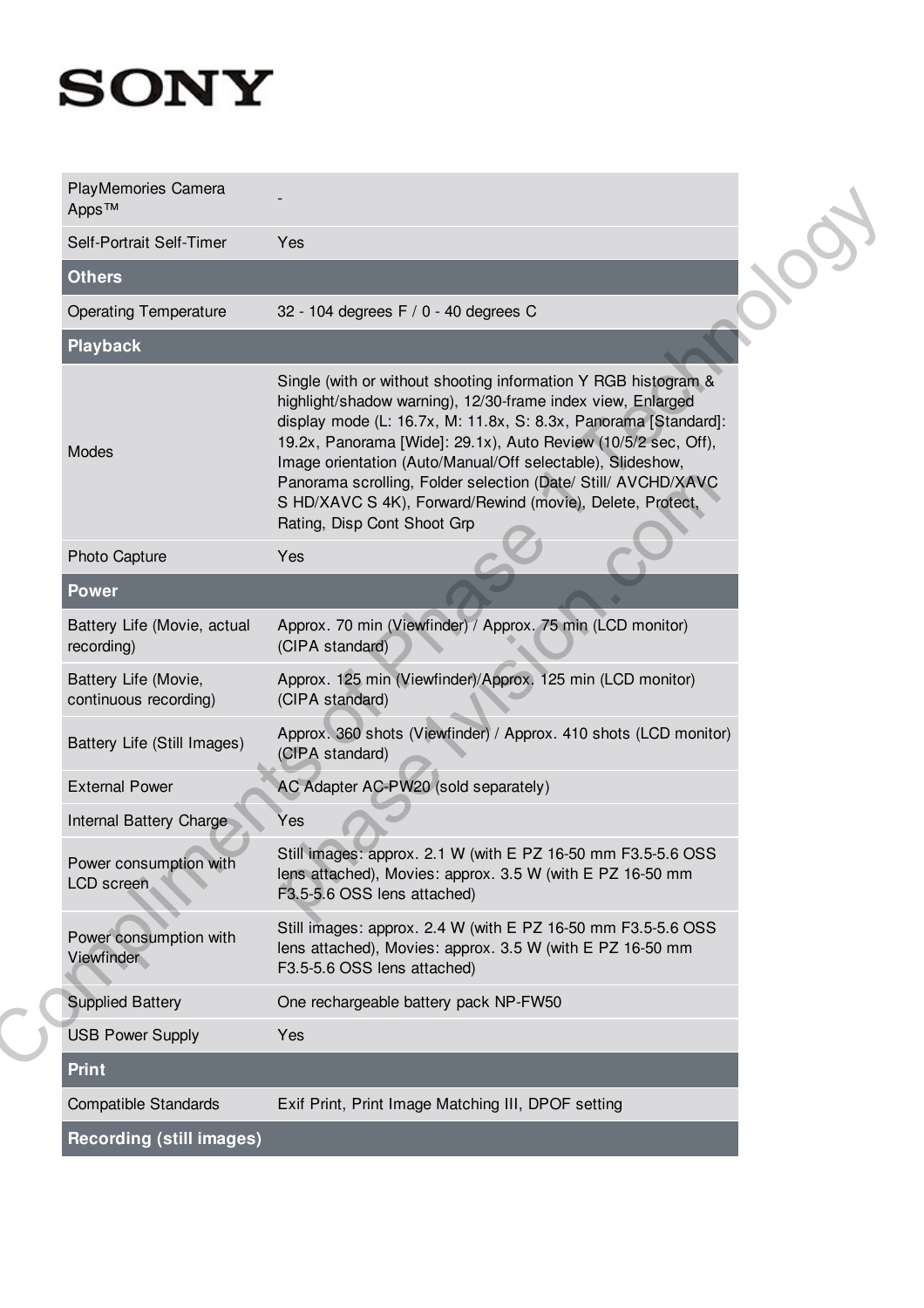| 14bit RAW                               | Yes                                                                                                                                                                                                                                                                                                                                                                                                 |
|-----------------------------------------|-----------------------------------------------------------------------------------------------------------------------------------------------------------------------------------------------------------------------------------------------------------------------------------------------------------------------------------------------------------------------------------------------------|
| <b>Color Space</b>                      | sRGB standard (with sYCC gamut) and Adobe RGB standard<br>compatible with TRILUMINOS Color                                                                                                                                                                                                                                                                                                          |
| <b>Creative Style</b>                   | Standard, Vivid, Neutral, Clear, Deep, Light, Portrait, Landscape,<br>Sunset, Night Scene, Autumn leaves, Black & White, Sepia,<br>Style Box (1-6), (Contrast (-3 to +3 steps), Saturation (-3 to +3<br>steps), Sharpness $(-3 \text{ to } +3 \text{ steps}))$                                                                                                                                      |
| <b>Dynamic Range Functions</b>          | Off, Dynamic Range Optimizer (Auto/Level (1-5)), Auto High<br>Dynamic Range (Auto Exposure Difference, Exposure Difference<br>Level (1-6 EV, 1.0 EV step))                                                                                                                                                                                                                                          |
| IMAGE SIZE (PIXELS)<br>[1:1]            | L: 4000 x 4000 (16 M), M: 2832 x 2832 (8.0 M), S: 2000 x 2000<br>(4.0 M)                                                                                                                                                                                                                                                                                                                            |
| <b>Image Quality Modes</b>              | RAW, RAW & JPEG (Extra fine, Fine, Standard), JPEG (Extra<br>fine, Fine, Standard)                                                                                                                                                                                                                                                                                                                  |
| Image Size (pixels) [16:9]              | L: 6000 x 3376 (20 M), M: 4240 x 2400 (10 M), S: 3008 x 1688<br>(5.1 M)                                                                                                                                                                                                                                                                                                                             |
| Image Size (pixels) [3:2]               | L: 6000 x 4000 (24M), M: 4240 x 2832 (12M), S: 3008 x 2000<br>(6.0M)                                                                                                                                                                                                                                                                                                                                |
| Image Size (pixels) [Sweep<br>Panorama] | Wide: horizontal 12,416 x 1,856 (23M), vertical 5,536 x 2,160<br>(12M), Standard: horizontal 8,192 x 1,856 (15M), vertical 3,872 x<br>2,160 (8.4M)                                                                                                                                                                                                                                                  |
| <b>Picture Effect</b>                   | 13 types: Posterization (Color), Posterization (B/W), Pop Color,<br>Retro Photo, Partial Color (R/G/B/Y), High Contrast Monochrome,<br>Toy Camera (Normal/Cool/Warm/Green/Magenta), Soft High-key,<br>Soft Focus (High/Mid/Low), HDR Painting (High/Mid/Low), Rich-<br>tone Monochrome, Miniature (Auto/Top/Middle<br>(H)/Bottom/Right/Middle (V)/Left), Watercolor, Illustration<br>(High/Mid/Low) |
| <b>Picture Profile</b>                  | Yes (Off/PP1-PP10) Parameters: Black level, Gamma (Movie,<br>Still, Cine1-4, ITU709, ITU709 [800%], S-Log2, S-Log3, HLG,<br>HLG1-3), Black Gamma, Knee, Color Mode, Saturation, Color<br>Phase, Color Depth, Detail, Copy, Reset                                                                                                                                                                    |
| <b>Recording Format</b>                 | JPEG (DCF Ver. 2.0, Exif Ver.2.31, MPF Baseline compliant),<br>RAW (Sony ARW 2.3 format)                                                                                                                                                                                                                                                                                                            |
| <b>Uncompressed RAW</b>                 |                                                                                                                                                                                                                                                                                                                                                                                                     |
| <b>Recording (movie)</b>                |                                                                                                                                                                                                                                                                                                                                                                                                     |
| <b>Audio Recording Format</b>           | XAVC S: LPCM 2ch, AVCHD: Dolby® Digital (AC-3) 2ch, Dolby®<br>Digital Stereo Creator                                                                                                                                                                                                                                                                                                                |
|                                         |                                                                                                                                                                                                                                                                                                                                                                                                     |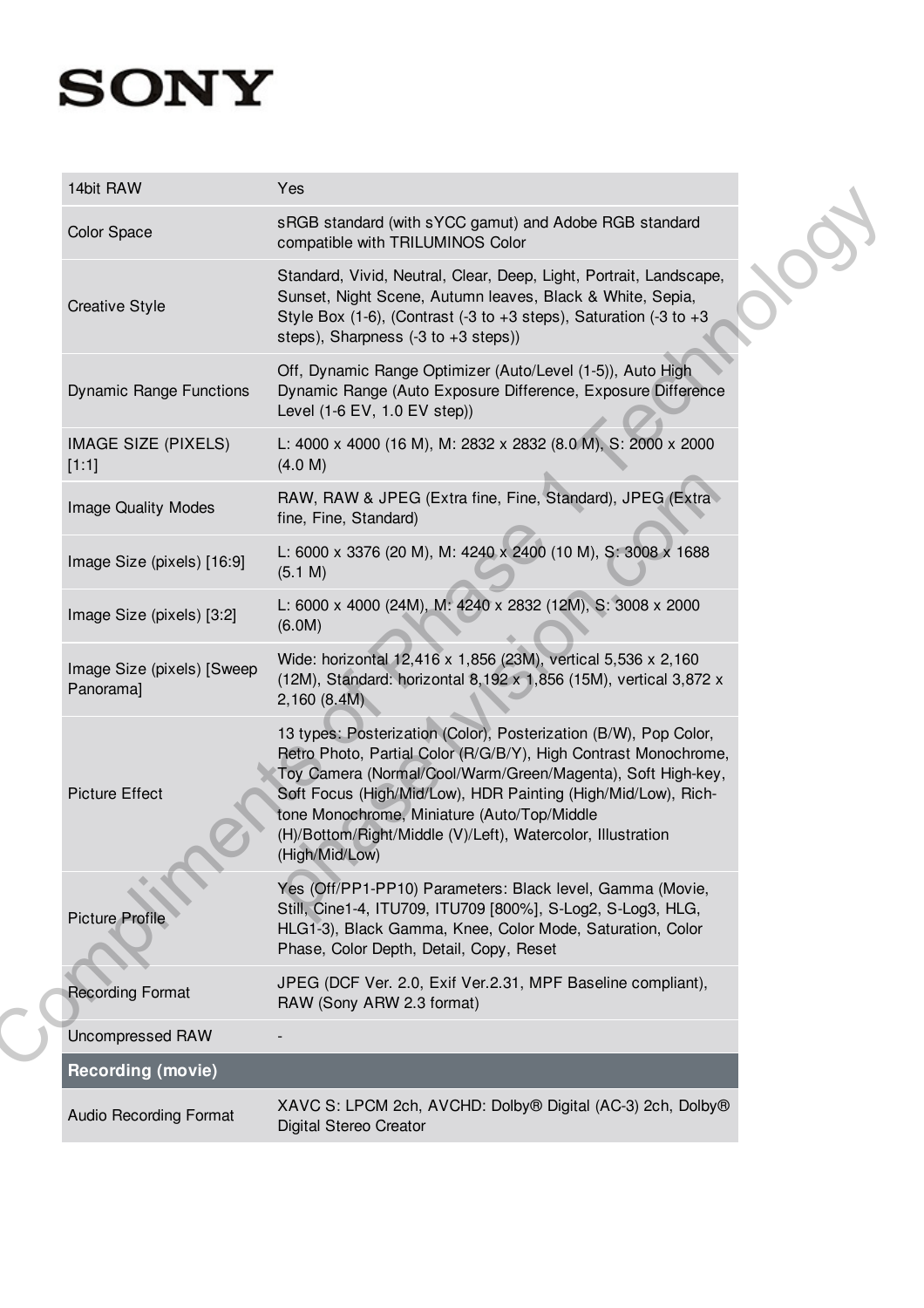| <b>Recording System</b>                                       |                                                                                                                                                                                                                                                                                                                                                                                            |
|---------------------------------------------------------------|--------------------------------------------------------------------------------------------------------------------------------------------------------------------------------------------------------------------------------------------------------------------------------------------------------------------------------------------------------------------------------------------|
| Video Compression                                             | XAVC S: MPEG-4 AVC/H.264, AVCHD: MPEG-4 AVC/H.264                                                                                                                                                                                                                                                                                                                                          |
| Slow & quick motion<br>(shooting frame rate)                  | NTSC mode: 1fps, 2fps, 4fps, 8fps, 15fps, 30fps, 60fps, 120fps,<br>PAL mode: 1fps, 2fps, 3fps, 6fps, 12fps, 25fps, 50fps, 100fps,                                                                                                                                                                                                                                                          |
| Slow & quick motion<br>(recording frame rate &<br>image size) | NTSC mode: 1920 x 1080 (60p, 30p, 24p), PAL mode: 1920 x<br>1080 (50p, 25p)                                                                                                                                                                                                                                                                                                                |
| <b>Recording Format</b>                                       | XAVC S, AVCHD format Ver. 2.0 compliant                                                                                                                                                                                                                                                                                                                                                    |
| <b>Picture Profile</b>                                        | Yes (Off/PP1-PP10) Parameters: Black level, Gamma (Movie,<br>Still, Cine1-4, ITU709, ITU709 [800%], S-Log2, S-Log3, HLG,<br>HLG1-3), Black Gamma, Knee, Color Mode, Saturation, Color<br>Phase, Color Depth, Detail, Copy, Reset                                                                                                                                                           |
| <b>Picture Effect</b>                                         | Posterization (Color), Posterization (B/W), Pop Color, Retro<br>Photo, Partial Color (R/G/B/Y), High Contrast Monochrome, Toy<br>Camera(Normal/Cool/Warm/Green/Magenta), Soft High-key                                                                                                                                                                                                     |
| <b>Movie Functions</b>                                        | Audio Level Display, Audio Rec Level, PAL/NTSC Selector,<br>Proxy Recording (1280 x 720 (Approx. 9 Mbps)), TC/UB (TC<br>Preset/UB Preset/TC Format/TC Run/TC Make/UB Time Rec),<br>Auto Slow Shutter, REC Control, Clean HDMI Info. (ON/OFF<br>selectable), Gamma Disp. Assist                                                                                                             |
| Image Size (pixels), PAL                                      | XAVC S 4K: 3840 x 2160 (25p, 100 M), 3840 x 2160 (25p, 60 M),<br>XAVC S HD: 1920 x 1080 (100p, 100 M), 1920 x 1080 (100p, 60<br>M), 1920 x 1080 (50p, 50 M), 1920 x 1080 (25p, 50 M), 1920 x<br>1080 (50p, 25 M), 1920 x 1080 (25p, 16 M), AVCHD: 1920 x 1080<br>(50i, 24 M, FX), 1920 x 1080 (50i, 17 M, FH)                                                                              |
| Image Size (pixels), NTSC                                     | XAVC S 4K: 3840 x 2160 (30p, 100 M), 3840 x 2160 (24p, 100<br>M), 3840 x 2160 (30p, 60 M), 3840 x 2160 (24p, 60 M), XAVC S<br>HD: 1920 x 1080 (120p, 100 M), 1920 x 1080 (120p, 60 M), 1920<br>x 1080 (60p, 50 M), 1920 x 1080 (30p, 50 M), 1920 x 1080 (24p,<br>50 M), 1920 x 1080 (60p, 25 M), 1920 x 1080 (30p, 16 M),<br>AVCHD: 1920 x 1080 (60i, 24M, FX), 1920 x 1080 (60i, 17M, FH) |
| <b>HDMI Output</b>                                            | 3840 x 2160 (30p), 3840 x 2160 (25p), 3840 x 2160 (24p), 1920 x<br>1080 (60p), 1920 x 1080 (60i), 1920 x 1080 (50p), 1920 x 1080<br>(50i), 1920 x 1080 (24p), YCbCr 4:2:2 8 bit / RGB 8 bit                                                                                                                                                                                                |
| <b>Creative Style</b>                                         | Standard, Vivid, Neutral, Clear, Deep, Light, Portrait, Landscape,<br>Sunset, Night Scene, Autumn leaves, Black & White, Sepia,<br>Style Box (1-6), (Contrast (-3 to +3 steps), Saturation (-3 to +3<br>steps), Sharpness $(-3 \text{ to } +3 \text{ steps}))$                                                                                                                             |
| <b>Color Space</b>                                            | xvYCC standard (x.v.Color when connected via HDMI cable)<br>compatible with TRILUMINOS Color                                                                                                                                                                                                                                                                                               |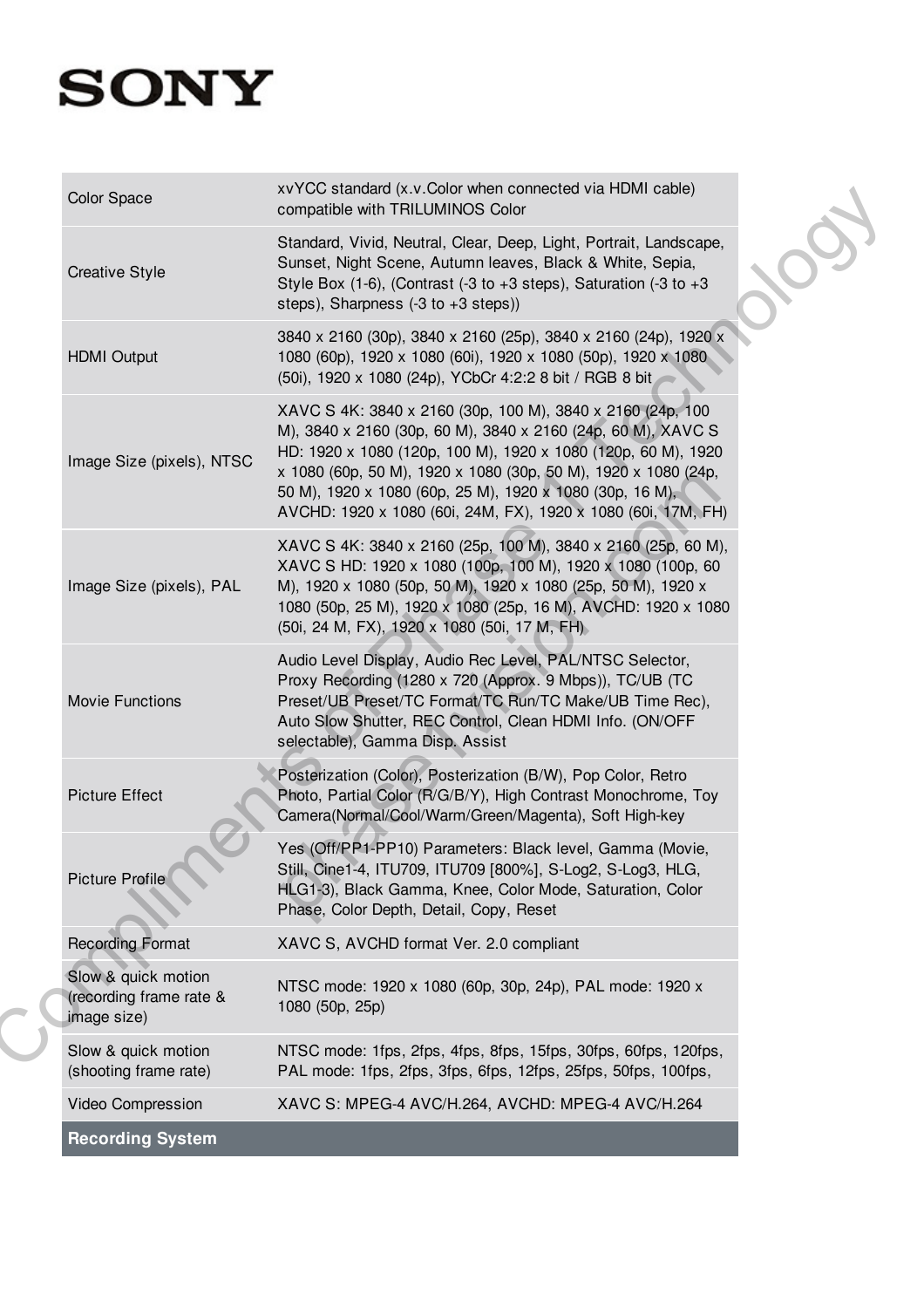| Location information Link<br>from smartphone      | Yes                                                                                                                                                                                                                                           |  |
|---------------------------------------------------|-----------------------------------------------------------------------------------------------------------------------------------------------------------------------------------------------------------------------------------------------|--|
| Media                                             | Memory Stick PRO Duo, Memory Stick PRO-HG Duo, Memory<br>Stick Micro (M2), SD memory card, SDHC memory card (UHS-I<br>compliant), SDXC memory card (UHS-I compliant), microSD<br>memory card, microSDHC memory card, microSDXC memory<br>card |  |
| Memory Card Slot                                  | Multi-slot reader for Memory Stick Duo™/SD memory card                                                                                                                                                                                        |  |
| <b>Shutter</b>                                    |                                                                                                                                                                                                                                               |  |
| <b>Electronic Front Curtain</b><br>Shutter        | Yes (ON/OFF)                                                                                                                                                                                                                                  |  |
| Flash Sync. Speed                                 | 1/160 sec.                                                                                                                                                                                                                                    |  |
| <b>Shutter Speed</b>                              | Still images: 1/4000 to 30 sec, Bulb, Movies: 1/4000 to 1/4 (1/3<br>steps), up to 1/60 in AUTO mode (up to 1/30 in Auto slow shutter<br>mode)                                                                                                 |  |
| <b>Silent Shooting</b>                            | Yes (ON/OFF)                                                                                                                                                                                                                                  |  |
| <b>TYPE</b>                                       | Electronically controlled, vertical-traverse, focal-plane type                                                                                                                                                                                |  |
| <b>Size &amp; Weight</b>                          |                                                                                                                                                                                                                                               |  |
| Dimensions (W x H x D)                            | Approx. 120.0 mm x 66.9 mm x 59.7 mm, Approx. 120.0 mm x<br>66.9 mm x 49.9 mm (from grip to monitor)/Approx. 4 3/4" x 2 3/4"<br>x 2 3/8", Approx. 4 3/4" x 2 3/4" x 2" (from grip to monitor)                                                 |  |
| Weight (with battery and<br>memory card included) | Approx. 14.3 oz / Approx. 403 g                                                                                                                                                                                                               |  |
| <b>Viewfinder</b>                                 |                                                                                                                                                                                                                                               |  |
| <b>Brightness Control</b><br>(Viewfinder)         | Auto/Manual (5 steps between -2 and +2)                                                                                                                                                                                                       |  |
| <b>Color Temperature Control</b>                  | Manual (5 steps)                                                                                                                                                                                                                              |  |
|                                                   |                                                                                                                                                                                                                                               |  |
| Diopter Adjustment                                | $-4.0 - +3.0$ m <sup>-1</sup>                                                                                                                                                                                                                 |  |
| <b>Display Contents</b>                           | Graphic Display, Display All Info, No Display Info, Digital Level<br>Gauge, Histogram                                                                                                                                                         |  |
| Eye Point                                         | Approx. 0.91 inches (23 mm) from the eyepiece lens, 0.84 inches<br>$(21.4 \text{ mm})$ from the eyepiece frame at -3.28 feet $(-1 \text{ m})^{-1}$ (CIPA<br>standard)                                                                         |  |
| <b>Field Coverage</b>                             | 100%                                                                                                                                                                                                                                          |  |